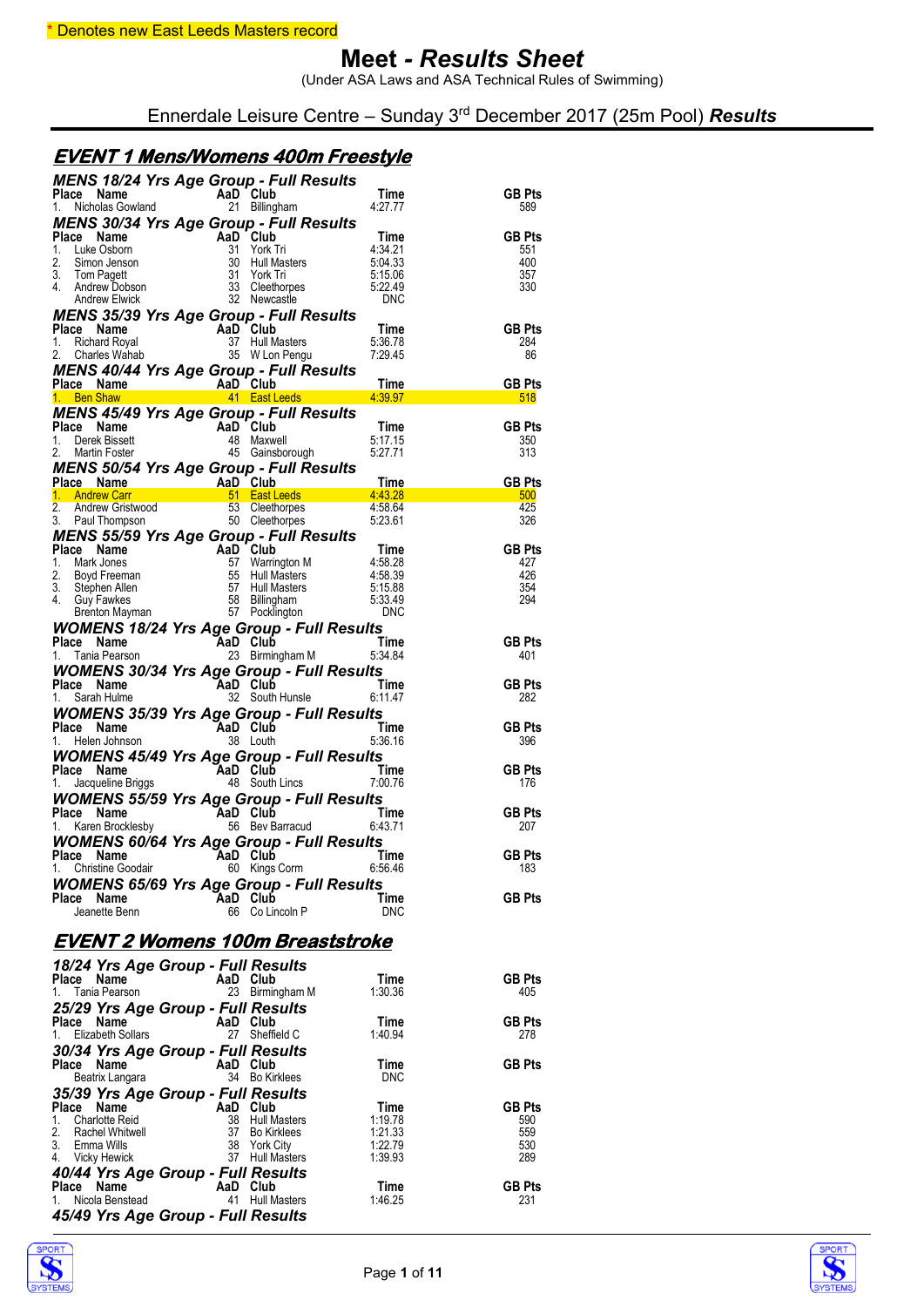|                                                            |                 |                                    |                       |                      | Ennerdale Leisure Centre – Sunday 3 <sup>rd</sup> December 2017 (25m Pool) <b>Results</b> |
|------------------------------------------------------------|-----------------|------------------------------------|-----------------------|----------------------|-------------------------------------------------------------------------------------------|
| Place Name<br>Samantha Almond                              | AaD Club        | 46 South Hunsle                    | Time<br><b>DNC</b>    | <b>GB Pts</b>        |                                                                                           |
| 50/54 Yrs Age Group - Full Results                         |                 |                                    |                       | <b>GB Pts</b>        |                                                                                           |
| Place Name<br>1. Wendy Figures                             | AaD Club        | 52 Co Sheffield                    | Time<br>1.38.06       | 308                  |                                                                                           |
| 60/64 Yrs Age Group - Full Results<br>Place Name           | AaD Club        |                                    | Time                  | <b>GB Pts</b>        |                                                                                           |
| Judith Barton<br>70/74 Yrs Age Group - Full Results        |                 | 61 Seagulls SC                     | <b>DNC</b>            |                      |                                                                                           |
| Place Name<br>1. Patricia Jackson                          | AaD Club        | 70 East Anglian                    | Time<br>1:53.12       | <b>GB Pts</b><br>181 |                                                                                           |
| EVENT 3 Mens 100m Breaststroke                             |                 |                                    |                       |                      |                                                                                           |
| 18/24 Yrs Age Group - Full Results                         |                 |                                    |                       |                      |                                                                                           |
| Place Name<br>Thomas Day<br>1.                             | AaD Club        | 18 Co Sheffield                    | Time<br>1:15.54       | <b>GB Pts</b><br>493 |                                                                                           |
| Thomas Bartram<br>2.<br>Alexandre Metzger                  |                 | 23 York City<br>23 Teddington      | 1:18.96<br><b>DNC</b> | 430                  |                                                                                           |
| Nicholas Gowland                                           |                 | 21 Billingham                      | <b>DNC</b>            |                      |                                                                                           |
| 25/29 Yrs Age Group - Full Results<br>Place Name           | AaD Club        |                                    | Time                  | <b>GB Pts</b>        |                                                                                           |
| 1. Gareth Thomas<br>30/34 Yrs Age Group - Full Results     |                 | 25 Heart Of Mid                    | 1:19.75               | 417                  |                                                                                           |
| Place Name<br>lan Hansford                                 | AaD Club        | 30 Co Lincoln P                    | Time<br><b>DNC</b>    | <b>GB Pts</b>        |                                                                                           |
| 35/39 Yrs Age Group - Full Results                         |                 |                                    |                       |                      |                                                                                           |
| Place Name<br>1. Jonathan Gant                             | AaD Club        | 38 Louth                           | Time<br>1:19.88       | <b>GB Pts</b><br>415 |                                                                                           |
| 40/44 Yrs Age Group - Full Results<br>Place Name           | AaD Club        |                                    | Time                  | <b>GB Pts</b>        |                                                                                           |
| 1. Matthew Rudd                                            |                 | 44 Hull Masters                    | 1:28.36               | 296                  |                                                                                           |
| 45/49 Yrs Age Group - Full Results<br>Place Name           | AaD Club        |                                    | Time                  | <b>GB Pts</b>        |                                                                                           |
| 1. Paul Clemence<br>55/59 Yrs Age Group - Full Results     |                 | 47 East Leeds                      | 1:12.82               | 550                  |                                                                                           |
| Place Name<br>1. Mark Jones                                | AaD Club        | 57 Warrington M                    | Time<br>1.31.40       | <b>GB Pts</b><br>262 |                                                                                           |
| Martyn Fresher                                             |                 | 55 March                           | <b>DNC</b>            |                      |                                                                                           |
| 60/64 Yrs Age Group - Full Results<br>Place Name           | AaD Club        |                                    | Time                  | <b>GB Pts</b>        |                                                                                           |
| 1. Peter Garland<br>80 Yrs/Over Age Group - Full Results   |                 | 63 Hull Masters                    | 1.32.83               | 248                  |                                                                                           |
| Place Name<br>1. Colin Sage                                | <b>AaD Club</b> | 81 Hull Masters                    | Time<br>1:59.09       | <b>GB Pts</b><br>87  |                                                                                           |
|                                                            |                 |                                    |                       |                      |                                                                                           |
| <b>EVENT 4 Womens 50m Butterfly</b>                        |                 |                                    |                       |                      |                                                                                           |
| 18/24 Yrs Age Group - Full Results<br>Place Name           | AaD Club        |                                    | Time                  | <b>GB Pts</b>        |                                                                                           |
| <b>Ruth Miller</b><br>1.<br>2.<br><b>Claire Collins</b>    | 24<br>21        | Heart Of Mid<br>Billingham         | 32.86<br>33.61        | 517<br>483           |                                                                                           |
| 3.<br>Tania Pearson<br>Mai Alland                          | 23              | Birmingham M<br>24 Cleethorpes     | 37.59<br><b>DNC</b>   | 337                  |                                                                                           |
| 25/29 Yrs Age Group - Full Results<br>Place Name           | AaD Club        |                                    | Time                  | <b>GB Pts</b>        |                                                                                           |
| Katie Walker-Stabeler<br>1.<br>2. Leona Hinds              | 28              | Birmingham M<br>26 NottmLeander    | 32.63<br>38.28        | 528<br>317           |                                                                                           |
| 30/34 Yrs Age Group - Full Results                         |                 |                                    |                       |                      |                                                                                           |
| Place Name<br>Kimberley Clarkson<br>1.                     | AaD Club        | 33 Bo Kirklees                     | Time<br>38.93         | <b>GB Pts</b><br>299 |                                                                                           |
| 35/39 Yrs Age Group - Full Results<br>Place Name           | AaD Club        |                                    | Time                  | <b>GB Pts</b>        |                                                                                           |
| 1. Charlotte Reid<br>2. Ann-Marie Blowman                  |                 | 38 Hull Masters<br>38 Hull Masters | 32.32<br>46.57        | 543<br>150           |                                                                                           |
| 40/44 Yrs Age Group - Full Results                         |                 |                                    |                       |                      |                                                                                           |
| Place Name<br>Jayne Blizzard<br>1.                         | AaD Club        | 44 King'f Scar                     | Time<br>38.07         | <b>GB Pts</b><br>323 |                                                                                           |
| 45/49 Yrs Age Group - Full Results<br>Place Name           | AaD Club        |                                    | Time                  | <b>GB Pts</b>        |                                                                                           |
| 1. Jeanne Petit                                            |                 | 47 Chesham                         | 31.75                 | 571                  |                                                                                           |
| 55/59 Yrs Age Group - Full Results<br>Place Name           | AaD Club        |                                    | Time                  | <b>GB Pts</b>        |                                                                                           |
| James James<br>1.<br>2.<br>Karen Brocklesby                |                 | 57 Sheffield C<br>56 Bev Barracud  | 48.18<br>50.60        | 130<br>104           |                                                                                           |
| 60/64 Yrs Age Group - Full Results<br>Place Name           | AaD Club        |                                    | Time                  | <b>GB Pts</b>        |                                                                                           |
| 1. Christine Gillard<br>70/74 Yrs Age Group - Full Results |                 | 61 Calv Bing                       | 46.97                 | 145                  |                                                                                           |
|                                                            |                 |                                    |                       |                      |                                                                                           |



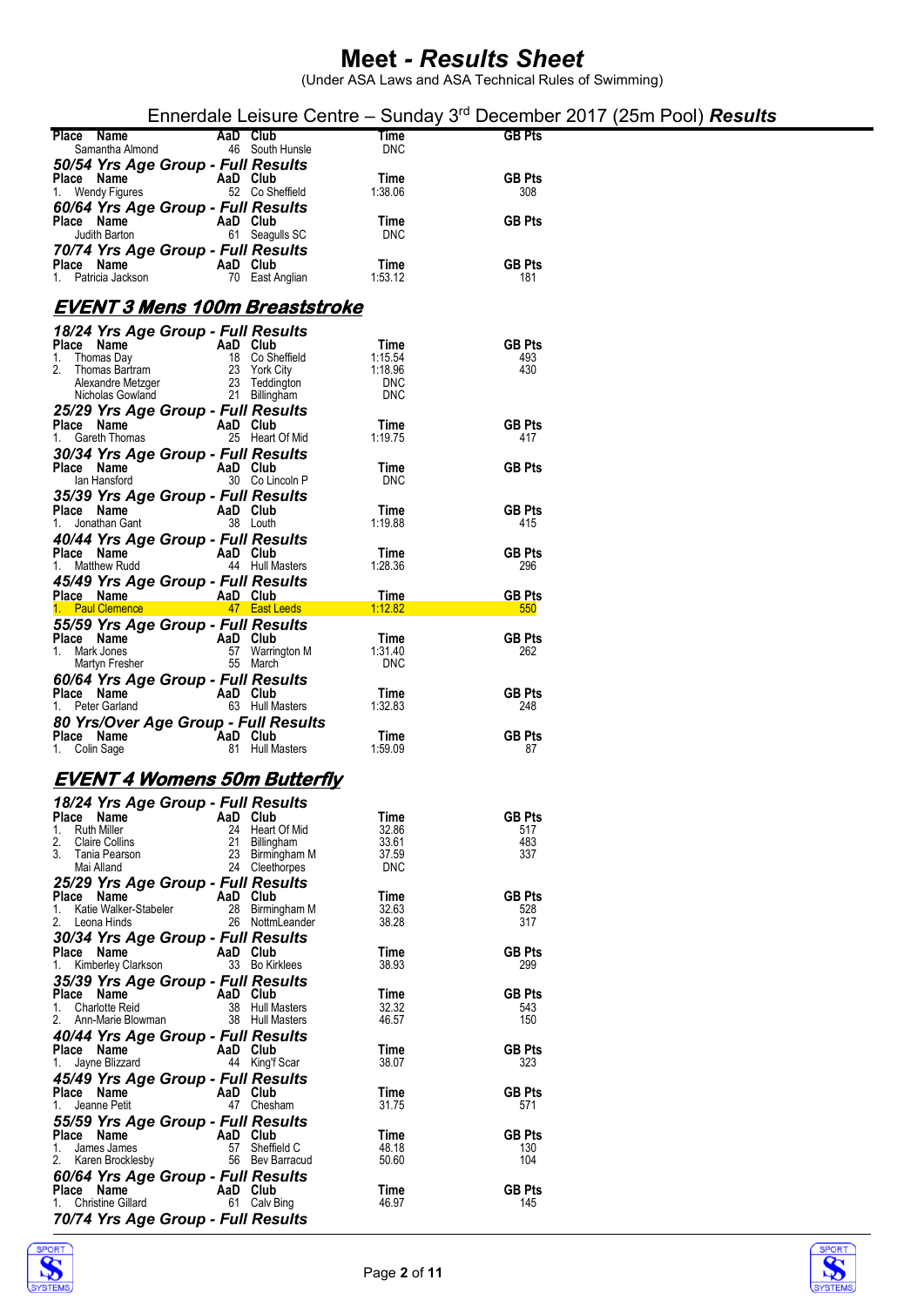|                                                        |          |                                    |                       | Ennerdale Leisure Centre – Sunday $3rd$ December 2017 (25m Pool) <b>Results</b> |  |
|--------------------------------------------------------|----------|------------------------------------|-----------------------|---------------------------------------------------------------------------------|--|
| Place Name<br>1. Patricia Jackson                      | AaD Club | 70 East Anglian                    | Time<br>47.97         | <b>GB Pts</b><br>132                                                            |  |
| <u>EVENT 5 Mens 50m Butterfly</u>                      |          |                                    |                       |                                                                                 |  |
| 18/24 Yrs Age Group - Full Results                     |          |                                    |                       |                                                                                 |  |
| Place Name<br>1. John McDonald                         | AaD Club | 23 Heart Of Mid                    | Time<br>29.15         | <b>GB Pts</b><br>525                                                            |  |
| 25/29 Yrs Age Group - Full Results<br>Place Name       | AaD Club |                                    | Time                  | <b>GB Pts</b>                                                                   |  |
| 1.<br>Matthew Lees                                     |          | 28 Rochdale                        | 29.46                 | 509                                                                             |  |
| 2.<br>Andrew McCrone<br>3. Ian Sutherland              |          | 25 Heart Of Mid<br>25 Heart Of Mid | 30.19<br>31.03        | 473<br>434                                                                      |  |
| 30/34 Yrs Age Group - Full Results                     |          |                                    |                       |                                                                                 |  |
| Place Name<br>1. Andrew Dobson                         | AaD Club | 33 Cleethorpes                     | Time<br>31.73         | <b>GB Pts</b><br>405                                                            |  |
| 2. Tom Pagett<br><b>Andrew Elwick</b>                  |          | 31 York Tri<br>32 Newcastle        | 35.63<br><b>DNC</b>   | 273                                                                             |  |
| 35/39 Yrs Age Group - Full Results                     |          |                                    |                       |                                                                                 |  |
| Place Name<br>1.<br>David Staniforth                   | AaD Club | 37 Hull Masters                    | Time<br>30.04         | <b>GB Pts</b><br>480                                                            |  |
| 2.<br>John Major<br>3.<br><b>Richard Royal</b>         |          | 38 Hull Masters<br>37 Hull Masters | 30.68<br>33.62        | 450<br>334                                                                      |  |
| 40/44 Yrs Age Group - Full Results                     |          |                                    |                       |                                                                                 |  |
| Place Name<br><b>Gavin Chambers</b>                    | AaD Club | 40 Sheffield C                     | Time<br>34.02         | <b>GB Pts</b><br>321                                                            |  |
| 2.<br>Matthew Rudd<br>3. Matthew Ward                  |          | 44 Hull Masters<br>42 Wetherby     | 34.69<br>36.92        | 300<br>239                                                                      |  |
| 50/54 Yrs Age Group - Full Results                     |          |                                    |                       |                                                                                 |  |
| Place Name<br>1. Jonathan Saunders                     | AaD Club | 51 Co Sheffield                    | Time<br>31.73         | <b>GB Pts</b><br>405                                                            |  |
| 55/59 Yrs Age Group - Full Results                     |          |                                    |                       |                                                                                 |  |
| Place Name<br>1. Guy Fawkes                            | AaD Club | 58 Billingham                      | Time<br>35.42         | <b>GB Pts</b><br>279                                                            |  |
| <b>EVENT 6 Womens 100m Backstroke</b>                  |          |                                    |                       |                                                                                 |  |
| 18/24 Yrs Age Group - Full Results                     |          |                                    |                       |                                                                                 |  |
| Place Name<br>1. Claire Collins                        | AaD Club | 21 Billingham                      | Time<br>1:14.36       | <b>GB Pts</b><br>509                                                            |  |
| 25/29 Yrs Age Group - Full Results                     |          |                                    |                       | <b>GB Pts</b>                                                                   |  |
| Place Name<br>1. Katie Walker-Stabeler                 | AaD Club | 28 Birmingham M                    | Time<br>1:13.11       | 535                                                                             |  |
| 35/39 Yrs Age Group - Full Results<br>Place Name       | AaD Club |                                    | Time                  | <b>GB Pts</b>                                                                   |  |
| 1. Emma Wills                                          |          | 38 York City                       | 1:09.13               | 627                                                                             |  |
| 45/49 Yrs Age Group - Full Results<br>Place Name       | AaD Club |                                    | Time                  | <b>GB Pts</b>                                                                   |  |
| 1. Jacqueline Briggs<br>Samantha Almond                |          | 48 South Lincs<br>46 South Hunsle  | 1:42.38<br><b>DNC</b> | 165                                                                             |  |
| 50/54 Yrs Age Group - Full Results                     |          |                                    |                       |                                                                                 |  |
| Place Name<br>1. Wendy Figures                         | AaD Club | 52 Co Sheffield                    | Time<br>1:34.49       | <b>GB Pts</b><br>227                                                            |  |
| 65/69 Yrs Age Group - Full Results                     |          |                                    |                       |                                                                                 |  |
| Place Name<br>1. Noreen Edery                          | AaD Club | 66 East Leeds                      | Time<br>1.45.91       | <b>GB Pts</b><br>143                                                            |  |
| 70/74 Yrs Age Group - Full Results<br>Place Name       | AaD Club |                                    | Time                  | <b>GB Pts</b>                                                                   |  |
| 1. Patricia Jackson                                    |          | 70 East Anglian                    | 1:46.18               | 142                                                                             |  |
| EVENT 7 Mens 100m Backstroke                           |          |                                    |                       |                                                                                 |  |
| 18/24 Yrs Age Group - Full Results<br>Place Name       | AaD Club |                                    | Time                  | <b>GB Pts</b>                                                                   |  |
| 1. Thomas Day                                          |          | 18 Co Sheffield                    | 1:06.98               | 470                                                                             |  |
| 2.<br>Nicholas Gowland<br>3.<br>Thomas Bartram         |          | 21 Billingham<br>23 York City      | 1:08.93<br>1:12.52    | 430<br>365                                                                      |  |
| 45/49 Yrs Age Group - Full Results                     |          |                                    |                       |                                                                                 |  |
| Place Name<br>Derek Bissett<br>1.                      | AaD Club | 48 Maxwell                         | Time<br>1:20.29       | <b>GB Pts</b><br>256                                                            |  |
| 55/59 Yrs Age Group - Full Results<br>Place Name       | AaD Club |                                    | Time                  | <b>GB Pts</b>                                                                   |  |
| Paul Sheridan<br>1.                                    |          | 55 Sheffield C                     | 1:21.37               | 244                                                                             |  |
| Mark Jones<br>2.<br>60/64 Yrs Age Group - Full Results |          | 57 Warrington M                    | 1.23.07               | 225                                                                             |  |
| Place Name<br>Robert Woodcock<br>1.                    | AaD Club | 60 Wetherby                        | Time<br>1:15.50       | <b>GB Pts</b><br>319                                                            |  |
| 80 Yrs/Over Age Group - Full Results                   |          |                                    |                       |                                                                                 |  |
| Place Name<br>1. Colin Sage                            | AaD Club | 81 Hull Masters                    | Time<br>1:57.52       | <b>GB Pts</b><br>46                                                             |  |



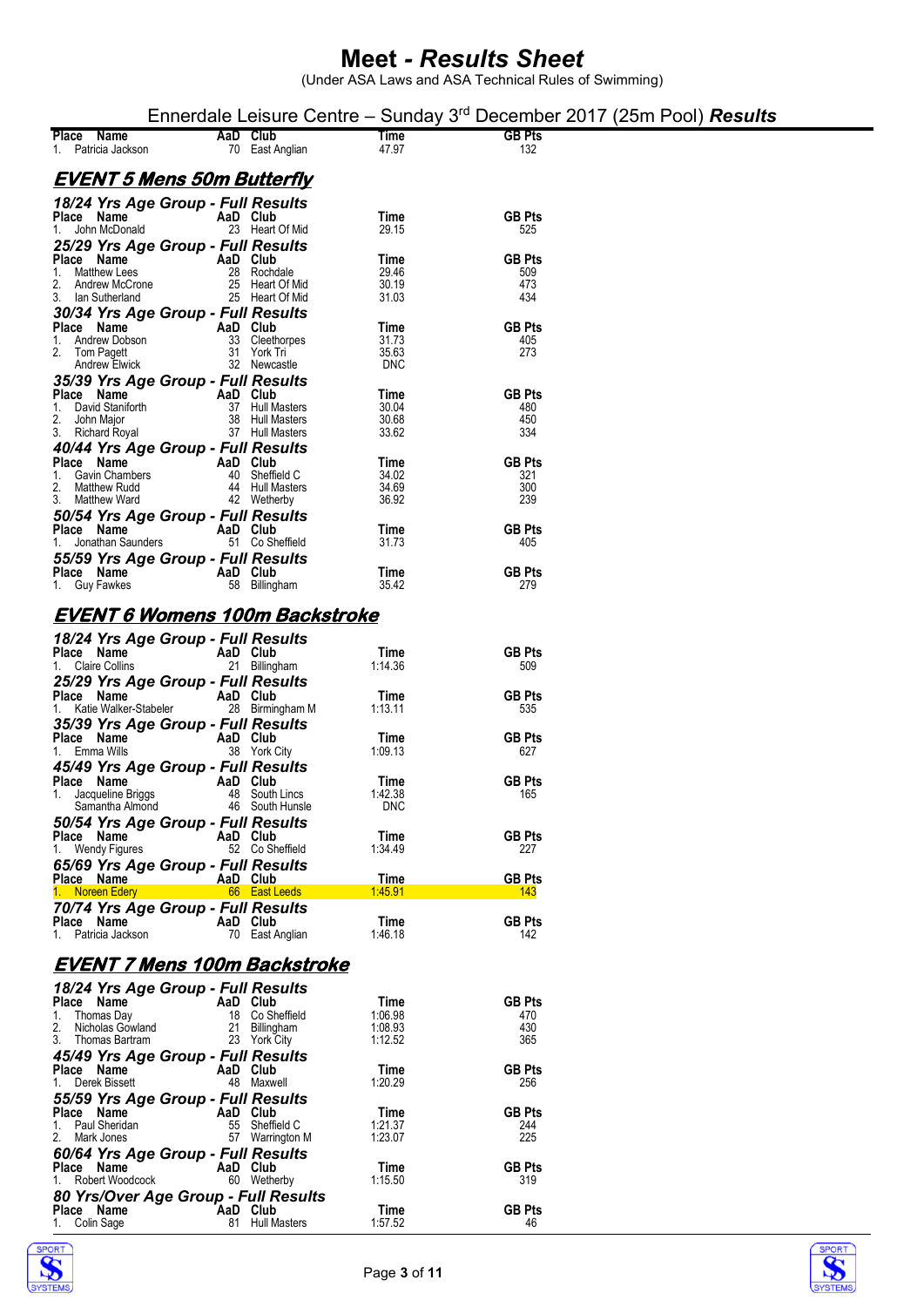(Under ASA Laws and ASA Technical Rules of Swimming)

Ennerdale Leisure Centre – Sunday 3rd December 2017 (25m Pool) *Results*

# **EVENT 8 Mens 50m Freestyle**

| 18/24 Yrs Age Group - Full Results                                                                                                                                                                                                                                                    |                |                                            |                |                      |
|---------------------------------------------------------------------------------------------------------------------------------------------------------------------------------------------------------------------------------------------------------------------------------------|----------------|--------------------------------------------|----------------|----------------------|
| Compared to the Capital City<br>John McDonald<br>Alexandre Metzger 23 Teddington<br>Place                                                                                                                                                                                             |                |                                            | Time           | <b>GB Pts</b>        |
| $1_{-}$                                                                                                                                                                                                                                                                               |                |                                            | 27.33<br>DNC   | 506                  |
|                                                                                                                                                                                                                                                                                       |                |                                            |                |                      |
| 25/29 Yrs Age Group - Full Results                                                                                                                                                                                                                                                    |                |                                            | Time           | <b>GB Pts</b>        |
|                                                                                                                                                                                                                                                                                       |                |                                            | 27.81          | 480                  |
|                                                                                                                                                                                                                                                                                       |                |                                            | 27.84          | 479                  |
|                                                                                                                                                                                                                                                                                       |                |                                            | 28.31          | 455                  |
| 23/29 TTS Age Strong<br>Place Name AaD Club<br>2. Andrew McCrone 25 Heart Of Mid<br>3. Gareth Thomas 25 Heart Of Mid<br>Andrea Meo 27 Tork City                                                                                                                                       |                |                                            | DNC            |                      |
| 30/34 Yrs Age Group - Full Results                                                                                                                                                                                                                                                    |                |                                            |                |                      |
| Place Name                                                                                                                                                                                                                                                                            |                |                                            | Time           | <b>GB Pts</b>        |
| 1.<br>2.                                                                                                                                                                                                                                                                              |                |                                            | 28.77          | 433<br>424           |
|                                                                                                                                                                                                                                                                                       |                |                                            | 28.95<br>DNC   |                      |
| Ce Name AaD Club<br>Andrew Dobson<br>Wojtek Popielarz 30 Hull Masters<br>Lan Hansford 30 Co Lincoln P<br>Andrew Elwick 32 Newcastle                                                                                                                                                   |                |                                            | DNC            |                      |
| 35/39 Yrs Age Group - Full Results                                                                                                                                                                                                                                                    |                |                                            |                |                      |
|                                                                                                                                                                                                                                                                                       |                |                                            |                | <b>GB Pts</b>        |
|                                                                                                                                                                                                                                                                                       |                |                                            |                | 540<br>532           |
|                                                                                                                                                                                                                                                                                       |                |                                            |                | 428                  |
|                                                                                                                                                                                                                                                                                       |                |                                            |                | 408                  |
|                                                                                                                                                                                                                                                                                       |                |                                            |                | 165                  |
| 35/39 TTS Age Group - Furnives Correspondent Correspondent Correspondent Correspondent Correspondent Correspondent Correspondent Correspondent Correspondent Correspondent Correspondent Correspondent Correspondent Correspon<br>Jonn Spourner<br>40/44 Yrs Age Group - Full Results |                |                                            |                |                      |
|                                                                                                                                                                                                                                                                                       |                |                                            |                |                      |
|                                                                                                                                                                                                                                                                                       |                |                                            |                | <b>GB Pts</b>        |
|                                                                                                                                                                                                                                                                                       |                |                                            |                | 511<br>334           |
| Place Name AaD Club Time<br>1. Ben Shaw 41 East Leeds 27.24<br>2. Matthew Ward 42 Wetherby 31.13<br>3. Gavin Chambers 40 Sheffield C 31.30                                                                                                                                            |                |                                            |                | 328                  |
| 45/49 Yrs Age Group - Full Results                                                                                                                                                                                                                                                    |                |                                            |                |                      |
| Place Name AaD Club Time<br>1. Paul Clemence AaD Club Time<br>2. Martin Foster 45 Gainsborough 28.19<br>3. Derek Bissett 48 Maxwell 31.19                                                                                                                                             |                |                                            |                | <b>GB Pts</b>        |
|                                                                                                                                                                                                                                                                                       |                |                                            |                | 671                  |
|                                                                                                                                                                                                                                                                                       |                |                                            |                | 461                  |
|                                                                                                                                                                                                                                                                                       |                |                                            |                | 332                  |
|                                                                                                                                                                                                                                                                                       |                |                                            | Time           | <b>GB Pts</b>        |
|                                                                                                                                                                                                                                                                                       |                |                                            | 28.82          | 430                  |
| <b>50/54 Yrs Age Group - Full Results<br/> Place Name AaD Club<br/> 1. Jonathan Saunders 51 Co Sheffield<br/> Paul Thompson 50 Cleethorpes</b>                                                                                                                                        |                |                                            | DQ ST          |                      |
| 55/59 Yrs Age Group - Full Results                                                                                                                                                                                                                                                    |                |                                            |                |                      |
| Place Name<br>Example 2014<br>Boyd Freeman<br>Martin Freehold C<br>Martin Freehold C<br>Martin Freehold C<br>Martin Freehold C<br>Martin Freehold C<br>The Martin State Martin Contract Contract Contract Contract Contract Contract Contract Contract Con                            |                |                                            | Time           | <b>GB Pts</b>        |
| 1.                                                                                                                                                                                                                                                                                    |                |                                            | 29.22          | 412                  |
| 2.                                                                                                                                                                                                                                                                                    |                |                                            | 32.22          | 297                  |
| Martyn Fresher                                                                                                                                                                                                                                                                        |                | 55 March                                   | DNC            |                      |
| <b>60/64 Yrs Age Group - Full Results<br/> Place Name AaD Club<br/> 1. Robert Woodcock 60 Wetherby<br/> 2. Cleveland Meyerhoff 60 Hull Masters</b>                                                                                                                                    |                |                                            |                |                      |
|                                                                                                                                                                                                                                                                                       |                |                                            | Time<br>29.81  | <b>GB Pts</b><br>386 |
|                                                                                                                                                                                                                                                                                       |                |                                            | 35.57          | 206                  |
|                                                                                                                                                                                                                                                                                       |                |                                            |                |                      |
|                                                                                                                                                                                                                                                                                       |                |                                            |                | <b>GB Pts</b>        |
| <b>70/74 Yrs Age Group - Full Results<br/> Place Name AaD Club Time<br/> 1. Michael Fulford 1. The True Club Club A6.54</b>                                                                                                                                                           |                |                                            |                | 62                   |
| 80 Yrs/Over Age Group - Full Results                                                                                                                                                                                                                                                  |                |                                            |                |                      |
| Place Name TaaD Club                                                                                                                                                                                                                                                                  |                |                                            | <b>Time</b>    | <b>GB Pts</b>        |
| 1.<br>Colin Sage<br>2.<br>Dennis Harrison                                                                                                                                                                                                                                             | 81<br>80       | <b>Hull Masters</b><br><b>Hull Masters</b> | 41.85<br>49.69 | 103<br>44            |
|                                                                                                                                                                                                                                                                                       |                |                                            |                |                      |
| <u>EVENT 9 Womens 50m Freestyle</u>                                                                                                                                                                                                                                                   |                |                                            |                |                      |
|                                                                                                                                                                                                                                                                                       |                |                                            |                |                      |
| 18/24 Yrs Age Group - Full Results                                                                                                                                                                                                                                                    |                |                                            |                |                      |
| Place Name<br><b>Ruth Miller</b><br>1.                                                                                                                                                                                                                                                | AaD Club<br>24 | Heart Of Mid                               | Time<br>28.34  | <b>GB Pts</b><br>645 |
| 2.<br>Mai Alland                                                                                                                                                                                                                                                                      | 24             | Cleethorpes                                | 28.37          | 643                  |
| 3.<br><b>Harriet Smith</b>                                                                                                                                                                                                                                                            | 23             | Co Sheffield                               | 32.79          | 419                  |
| 4.<br>Anna Epler-Snow                                                                                                                                                                                                                                                                 |                | 24 Hull Masters                            | 34.84          | 344                  |
| 25/29 Yrs Age Group - Full Results                                                                                                                                                                                                                                                    |                |                                            |                |                      |
| Place<br>Name                                                                                                                                                                                                                                                                         | AaD            | Club                                       | Time           | <b>GB Pts</b>        |
| 1.<br>Katie Walker-Stabeler<br>2.<br>Leona Hinds                                                                                                                                                                                                                                      | 28             | Birmingham M<br>26 NottmLeander            | 29.11<br>34.14 | 598<br>368           |
|                                                                                                                                                                                                                                                                                       |                |                                            |                |                      |
| 30/34 Yrs Age Group - Full Results<br>Place<br>Name                                                                                                                                                                                                                                   | AaD            | Club                                       | Time           | <b>GB Pts</b>        |
| Kimberley Clarkson<br>1.                                                                                                                                                                                                                                                              | 33             | <b>Bo Kirklees</b>                         | 33.77          | 381                  |
| 2.<br>Sarah Hulme                                                                                                                                                                                                                                                                     | 32             | South Hunsle                               | 35.95          | 309                  |
| Beatrix Langara                                                                                                                                                                                                                                                                       |                | 34 Bo Kirklees                             | <b>DNC</b>     |                      |
| 35/39 Yrs Age Group - Full Results                                                                                                                                                                                                                                                    |                |                                            |                |                      |
| <b>Place</b><br>Name                                                                                                                                                                                                                                                                  | AaD            | Club                                       | Time           | <b>GB Pts</b>        |
| Emma Wills<br>1.<br>2.<br><b>Charlotte Reid</b>                                                                                                                                                                                                                                       | 38<br>38       | York City<br>Hull Masters                  | 29.25<br>29.35 | 590<br>585           |
| 3.<br><b>Vicky Hewick</b>                                                                                                                                                                                                                                                             |                | <b>Hull Masters</b>                        | 33.86          | 378                  |
|                                                                                                                                                                                                                                                                                       | 37             |                                            |                |                      |
| 40/44 Yrs Age Group - Full Results                                                                                                                                                                                                                                                    |                |                                            |                |                      |



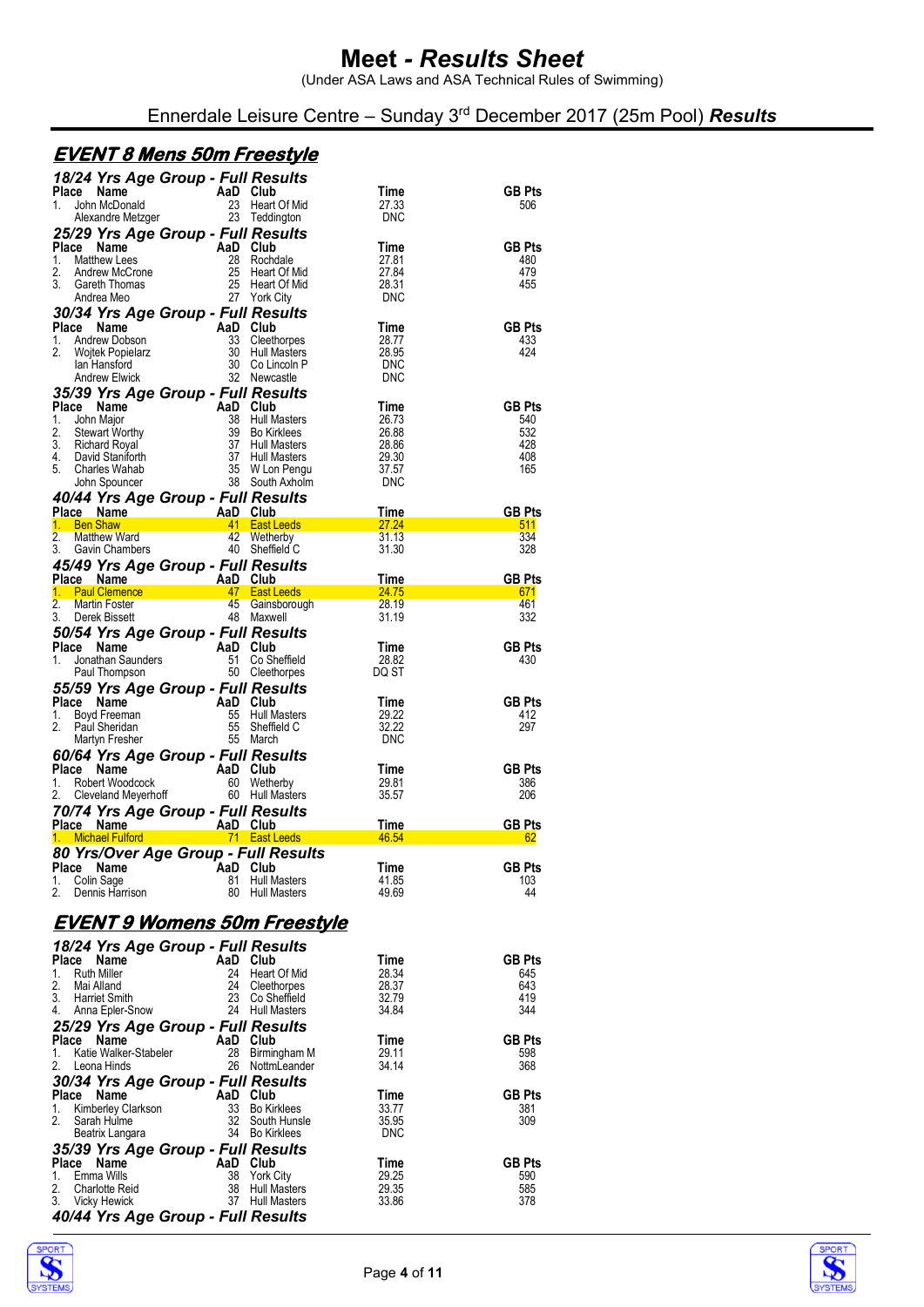|                                                  |                                |                    | Ennerdale Leisure Centre – Sunday $3rd$ December 2017 (25m Pool) <b>Results</b> |
|--------------------------------------------------|--------------------------------|--------------------|---------------------------------------------------------------------------------|
| Place Name                                       | AaD Club                       | Time               | <b>GB Pts</b>                                                                   |
| <b>Amber Ellis</b><br>44<br>1.                   | Louth                          | 30.66              | 515                                                                             |
| 2.<br>Claire Jackson<br>41                       | Cleethorpes                    | 32.65              | 425                                                                             |
| 3.<br>Jayne Blizzard<br>44<br>4. Nicola Benstead | King'f Scar<br>41 Hull Masters | 34.31<br>42.96     | 362<br>156                                                                      |
|                                                  |                                |                    |                                                                                 |
| 45/49 Yrs Age Group - Full Results<br>Place Name | AaD Club                       | Time               | <b>GB Pts</b>                                                                   |
| 48<br>1.<br>Jacqueline Briggs                    | South Lincs                    | 40.09              | 207                                                                             |
| 2.<br>49<br>Tracy Meyerhoff                      | <b>Hull Masters</b>            | 44.21              | 139                                                                             |
| 3.<br>Tracey Neal                                | 46 Hull Masters                | 53.07              | 59                                                                              |
| Samantha Almond                                  | 46 South Hunsle                | <b>DNC</b>         |                                                                                 |
| 50/54 Yrs Age Group - Full Results               |                                |                    |                                                                                 |
| Place Name                                       | AaD Club                       | Time               | <b>GB Pts</b>                                                                   |
| 1.<br>Kath Minghella                             | 53 King'f Scar                 | 34.80              | 345                                                                             |
| 55/59 Yrs Age Group - Full Results               |                                |                    | <b>GB Pts</b>                                                                   |
| Place Name<br>1.<br>James James                  | AaD Club<br>57 Sheffield C     | Time<br>38.54      | 240                                                                             |
| 2.<br>Karen Brocklesby                           | 56 Bev Barracud                | 41.73              | 176                                                                             |
| 60/64 Yrs Age Group - Full Results               |                                |                    |                                                                                 |
| Place Name                                       | AaD Club                       | Time               | <b>GB Pts</b>                                                                   |
| <b>Christine Gillard</b><br>1.                   | 61 Calv Bing                   | 37.80              | 258                                                                             |
| 2.<br>Suzanne Clarkson                           | 62 Hull Masters                | 53.32              | 57                                                                              |
| 80 Yrs/Over Age Group - Full Results             |                                |                    |                                                                                 |
| Place Name                                       | AaD Club                       | Time               | <b>GB Pts</b>                                                                   |
| 1.<br>Betty Grayson                              | 82 Hull Masters                | 1:06.98            | 15                                                                              |
| EVENT 10 Mens 100m IM                            |                                |                    |                                                                                 |
|                                                  |                                |                    |                                                                                 |
| 18/24 Yrs Age Group - Full Results<br>Place Name | AaD Club                       | Time               | <b>GB Pts</b>                                                                   |
| 1.<br>Thomas Day                                 | 18 Co Sheffield                | 1:06.78            | 526                                                                             |
| 2.<br>Thomas Bartram                             | 23 York City                   | 1:11.47            | 428                                                                             |
| 3. Joshua Appleton                               | 18 East Leeds                  | 1:11.71            | 423                                                                             |
| 25/29 Yrs Age Group - Full Results               |                                |                    |                                                                                 |
| Place Name                                       | AaD Club                       | Time               | <b>GB Pts</b>                                                                   |
| Andrew McCrone<br>25<br>1.                       | Heart Of Mid                   | 1:10.30            | 450                                                                             |
| 2.<br>25<br>lan Sutherland<br>3.<br>Matthew Lees | Heart Of Mid<br>28 Rochdale    | 1:10.46<br>1:12.12 | 447<br>416                                                                      |
| 30/34 Yrs Age Group - Full Results               |                                |                    |                                                                                 |
| Place Name                                       | AaD Club                       | Time               | <b>GB Pts</b>                                                                   |
| Luke Osborn<br>1.                                | 31 York Tri                    | 1:04.91            | 571                                                                             |
| 2.<br>Wojtek Popielarz                           | 30 Hull Masters                | 1:15.75            | 354                                                                             |
| 3.<br>Tom Pagett                                 | 31 York Tri                    | 1:22.37            | 264                                                                             |
| <b>Andrew Elwick</b>                             | 32 Newcastle                   | <b>DNC</b>         |                                                                                 |
| 35/39 Yrs Age Group - Full Results<br>Place Name | AaD Club                       | Time               | <b>GB Pts</b>                                                                   |
| 39<br><b>Stewart Worthy</b><br>1.                | <b>Bo Kirklees</b>             | 1:08.24            | 493                                                                             |
| John Spouncer                                    | 38 South Axholm                | DNC                |                                                                                 |
| 40/44 Yrs Age Group - Full Results               |                                |                    |                                                                                 |
| Place Name                                       | AaD Club                       | Time               | <b>GB Pts</b>                                                                   |
| 1.<br><b>Ben Shaw</b>                            | 41 East Leeds                  | <u>1:11.45</u>     | 428                                                                             |
| 2.<br>Matthew Rudd                               | 44 Hull Masters                | 1:20.05            | 293                                                                             |
| 3.<br>Gavin Chambers                             | 40 Sheffield C                 | 1:20.62            | 286                                                                             |
| 55/59 Yrs Age Group - Full Results               |                                |                    | <b>GB Pts</b>                                                                   |
| Place Name<br>Mark Jones<br>57<br>1.             | AaD Club<br>Warrington M       | Time<br>1:21.21    | 278                                                                             |
| 2.<br><b>Guy Fawkes</b><br>58                    | Billingham                     | 1:23.21            | 255                                                                             |
| 3.<br>55<br>Paul Sheridan                        | Sheffield C                    | 1:27.19            | 214                                                                             |
| 57<br>Brenton Mayman                             | Pocklington                    | <b>DNC</b>         |                                                                                 |
| Martyn Fresher<br>55                             | March                          | <b>DNC</b>         |                                                                                 |
| 60/64 Yrs Age Group - Full Results<br>Place Name | AaD Club                       | Time               | <b>GB Pts</b>                                                                   |
| Peter Garland<br>1.                              | 63 Hull Masters                | 1:25.57            | 229                                                                             |
| 80 Yrs/Over Age Group - Full Results             |                                |                    |                                                                                 |
| Place Name                                       | AaD Club                       | Time               | <b>GB Pts</b>                                                                   |
| 1. Colin Sage                                    | 81 Hull Masters                | 1:56.01            | 60                                                                              |
| EVENT 11 Womens 100m IM                          |                                |                    |                                                                                 |
|                                                  |                                |                    |                                                                                 |
| 18/24 Yrs Age Group - Full Results<br>Place Name | AaD Club                       | Time               | <b>GB Pts</b>                                                                   |
| <b>Claire Collins</b><br>21<br>1.                | Billingham                     | 1:11.58            | 633                                                                             |
| Tania Pearson<br>2.                              | 23 Birmingham M                | 1:22.46            | 416                                                                             |
| 25/29 Yrs Age Group - Full Results               |                                |                    |                                                                                 |
| Place Name                                       | AaD Club                       | Time               | <b>GB Pts</b>                                                                   |
| 26<br>1.<br>Leona Hinds                          | NottmLeander                   | 1:26.67            | 354                                                                             |
| 27<br>2.<br>Elizabeth Sollars                    | Sheffield C                    | 1:27.98            | 336                                                                             |
| 35/39 Yrs Age Group - Full Results               |                                |                    |                                                                                 |
| Place Name<br>Rachel Whitwell<br>37<br>1.        | AaD Club<br>Bo Kirklees        | Time<br>1:11.75    | <b>GB Pts</b><br>629                                                            |
| 2.<br>Ann-Marie Blowman                          | 38 Hull Masters                | 1:40.99            | 204                                                                             |



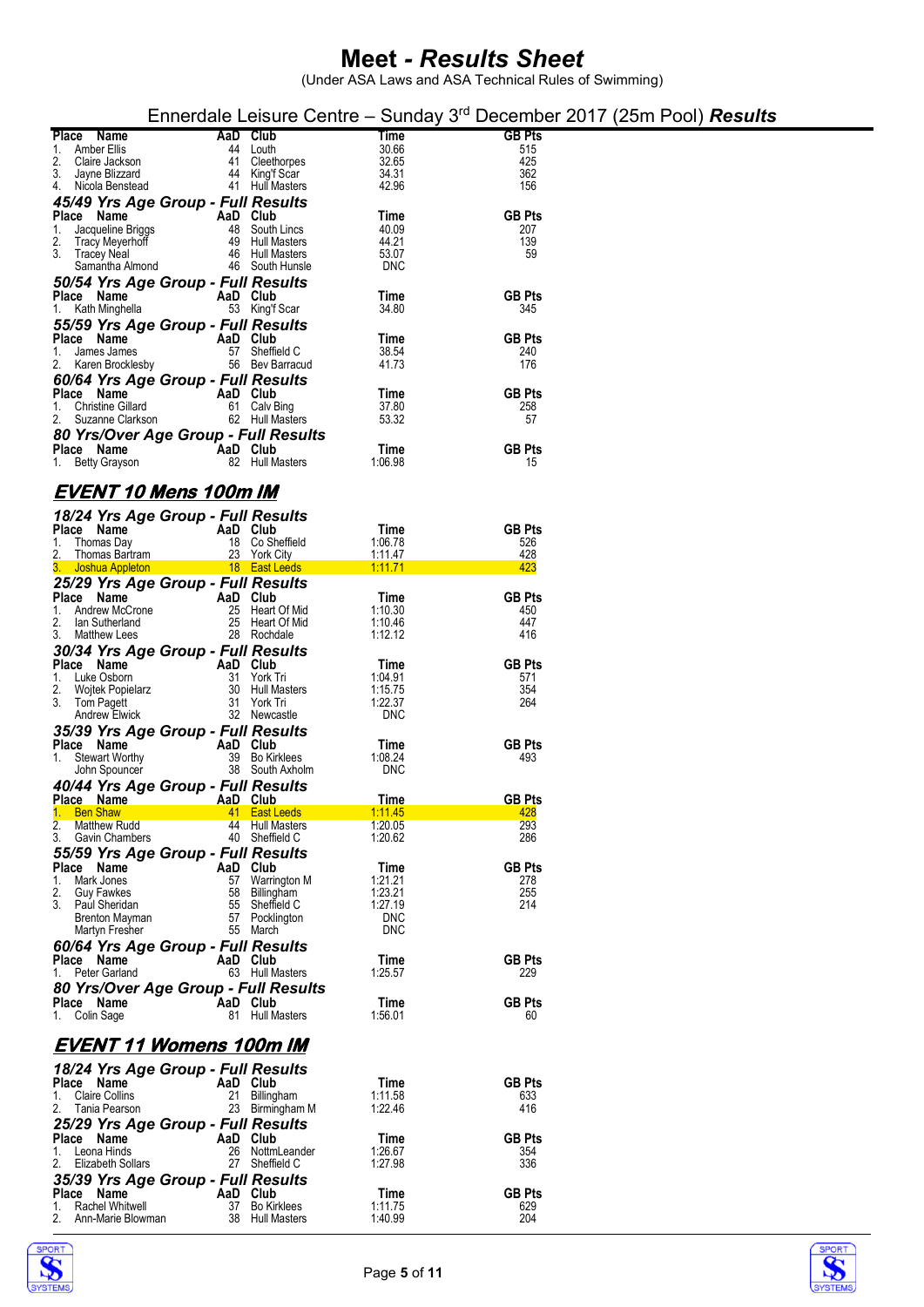(Under ASA Laws and ASA Technical Rules of Swimming)

Ennerdale Leisure Centre – Sunday 3rd December 2017 (25m Pool) *Results*

| 40/44 Yrs Age Group - Full Results                                                                                                                                                                                                                      |  |                                                                                                                      |            |               |  |
|---------------------------------------------------------------------------------------------------------------------------------------------------------------------------------------------------------------------------------------------------------|--|----------------------------------------------------------------------------------------------------------------------|------------|---------------|--|
| <b>Place Name Care AaD Club</b><br>1. Jayne Blizzard <b>A</b> A King'f Scar                                                                                                                                                                             |  |                                                                                                                      | Time       | <b>GB Pts</b> |  |
|                                                                                                                                                                                                                                                         |  |                                                                                                                      | 1:30.00    | 311           |  |
| 2. Nicola Benstead  41 Hull Masters                                                                                                                                                                                                                     |  |                                                                                                                      | 2:02.87    | 87            |  |
| 45/49 Yrs Age Group - Full Results                                                                                                                                                                                                                      |  |                                                                                                                      |            |               |  |
| <b>Place Name</b><br>1. Jeanne Petit <b>AaD</b> Club<br>47 Chesh                                                                                                                                                                                        |  |                                                                                                                      | Time       | <b>GB Pts</b> |  |
|                                                                                                                                                                                                                                                         |  | Chesham                                                                                                              | 1:18.82    | 479           |  |
| Samantha Almond 46 South Hunsle                                                                                                                                                                                                                         |  |                                                                                                                      | <b>DNC</b> |               |  |
| 50/54 Yrs Age Group - Full Results                                                                                                                                                                                                                      |  |                                                                                                                      |            |               |  |
| <b>Place Name AaD Club</b><br>1. Wendy Figures 62 Co Sheffield                                                                                                                                                                                          |  |                                                                                                                      | Time       | <b>GB Pts</b> |  |
|                                                                                                                                                                                                                                                         |  |                                                                                                                      | 1:32.10    | 287           |  |
| 60/64 Yrs Age Group - Full Results                                                                                                                                                                                                                      |  |                                                                                                                      |            |               |  |
| <b>Place Name</b><br>1. Christine Goodair<br>1. Christine Goodair<br>1. Christine Goodair<br>1. Christine Goodair<br>1. Christine Goodair<br>1. Christine Goodair<br>1. Christine Goodair<br>1. Christine Goodair<br>1. Christine Goodair<br>1. Christi |  |                                                                                                                      | Time       | <b>GB Pts</b> |  |
|                                                                                                                                                                                                                                                         |  |                                                                                                                      | 1:41.81    | 197           |  |
| Judith Barton 61<br>2.                                                                                                                                                                                                                                  |  | Seagulls SC                                                                                                          | 1:57.21    | 109           |  |
| 65/69 Yrs Age Group - Full Results                                                                                                                                                                                                                      |  |                                                                                                                      |            |               |  |
| <b>Example 2</b> AaD Club<br>Place Name                                                                                                                                                                                                                 |  |                                                                                                                      | Time       | <b>GB Pts</b> |  |
| 1. Noreen Edery                                                                                                                                                                                                                                         |  | <b>1999 - 1999 - 1999 - 1999 - 1999 - 1999 - 1999 - 1999 - 1999 - 1999 - 1999 - 1999 - 1999 - 1999 - 1999 - 1999</b> | 1:42.40    | 193           |  |
| 70/74 Yrs Age Group - Full Results                                                                                                                                                                                                                      |  |                                                                                                                      |            |               |  |
| <b>Place Name</b><br>1. Patricia Jackson<br>1. Patricia Jackson<br>1. Patricia Jackson<br>1. Patricia Jackson<br>1. Patricia Jackson<br>1. Patricia Jackson<br>1. Patricia Jackson<br>1. Patricia Jackson<br>1. Patricia Jackson<br>1. Patricia Jackson |  |                                                                                                                      | Time       | <b>GB Pts</b> |  |
|                                                                                                                                                                                                                                                         |  |                                                                                                                      | 1:45.76    | 169           |  |
| 80 Yrs/Over Age Group - Full Results                                                                                                                                                                                                                    |  |                                                                                                                      |            |               |  |
| AaD Club<br>Place Name                                                                                                                                                                                                                                  |  |                                                                                                                      | Time       | <b>GB Pts</b> |  |
| 1. Betty Grayson 82                                                                                                                                                                                                                                     |  | <b>Hull Masters</b>                                                                                                  | 2:45.34    | 17            |  |

### **EVENT 12 Mens Open 4 x 50m Freestyle Team**

| 072+ Yrs Age Group - Full Results           |  |                   |         |               |  |  |
|---------------------------------------------|--|-------------------|---------|---------------|--|--|
| Place Name                                  |  | A.G Club          | Time    | <b>GB Pts</b> |  |  |
| 1. East Leeds SC                            |  | 072+ East Leeds   | 1:48.10 | 567           |  |  |
| 2. Heart Of Midlothian AS 072+ Heart Of Mid |  |                   | 1:49.81 | 542           |  |  |
| 120+ Yrs Age Group - Full Results           |  |                   |         |               |  |  |
| Place Name                                  |  | A.G Club          | Time    | <b>GB Pts</b> |  |  |
| 1. Hull Masters SC                          |  | 120+ Hull Masters | 1:53.27 | 494           |  |  |
| 200+ Yrs Age Group - Full Results           |  |                   |         |               |  |  |
| Place Name                                  |  | A.G Club          | Time    | <b>GB Pts</b> |  |  |
| 1. Hull Masters SC                          |  | 200+ Hull Masters | 2:08.93 | 326           |  |  |
|                                             |  |                   |         |               |  |  |

#### **EVENT 13 Womens Open 4 x 50m Freestyle Team**

| 160+ Yrs Age Group - Full Results |                   |         |               |
|-----------------------------------|-------------------|---------|---------------|
| Place Name                        | A.G Club          | Time    | <b>GB Pts</b> |
| 1. Hull Masters SC                | 160+ Hull Masters | 2.37.99 | 242           |

#### **EVENT 14 Mixed Open 4 x 50m Medley Team**

| 072+ Yrs Age Group - Full Results<br>Place Name<br>City of Sheffield Swim<br>Cleethorpes & Dist SC 072+ Cleethorpes | A.G Club<br>072+ Co Sheffield      | Time<br><b>DNC</b><br><b>DNC</b> | <b>GB Pts</b> |
|---------------------------------------------------------------------------------------------------------------------|------------------------------------|----------------------------------|---------------|
| 160+ Yrs Age Group - Full Results<br>Place Name<br>Sheffield City SC                                                | A.G Club<br>160+ Sheffield C       | Time<br><b>DNC</b>               | <b>GB Pts</b> |
| 200+ Yrs Age Group - Full Results<br>Place<br>Name<br>Hull Masters SC                                               | A.G Club<br>$200+$<br>Hull Masters | Time<br><b>DNC</b>               | <b>GB Pts</b> |

### **EVENT 15 Womens 50m Backstroke**

| 18/24 Yrs Age Group - Full Results                                                                                                                                                                                                            |          |                     |             |               |  |
|-----------------------------------------------------------------------------------------------------------------------------------------------------------------------------------------------------------------------------------------------|----------|---------------------|-------------|---------------|--|
| Place Name                                                                                                                                                                                                                                    | AaD Club |                     | Time        | <b>GB Pts</b> |  |
| $1_{-}$<br>Mai Alland                                                                                                                                                                                                                         | 24       | Cleethorpes         | 33.39       | 568           |  |
| 2.<br><b>Claire Collins</b>                                                                                                                                                                                                                   | 21       | Billingham          | 35.98       | 455           |  |
| 3 <sub>1</sub><br><b>Ruth Miller</b>                                                                                                                                                                                                          |          | 24 Heart Of Mid     | 36.13       | 449           |  |
| 30/34 Yrs Age Group - Full Results                                                                                                                                                                                                            |          |                     |             |               |  |
| Place Name AaD Club                                                                                                                                                                                                                           |          |                     | Time        | <b>GB Pts</b> |  |
| 1. Sarah Hulme                                                                                                                                                                                                                                |          | 32 South Hunsle     | 47.39       | 171           |  |
| 35/39 Yrs Age Group - Full Results                                                                                                                                                                                                            |          |                     |             |               |  |
| <b>Example 2</b> AaD Club<br>Place Name                                                                                                                                                                                                       |          |                     | <b>Time</b> | <b>GB Pts</b> |  |
| Rachel Whitwell<br>$1_{-}$                                                                                                                                                                                                                    | 37       | Bo Kirklees         | 32.86       | 595           |  |
| 2. Charlotte Reid 38                                                                                                                                                                                                                          |          | <b>Hull Masters</b> | 34.00       | 539           |  |
| 3. Ann-Marie Blowman                                                                                                                                                                                                                          |          | 38 Hull Masters     | 46.46       | 185           |  |
| 40/44 Yrs Age Group - Full Results<br>Place Name AaD Club                                                                                                                                                                                     |          |                     |             |               |  |
|                                                                                                                                                                                                                                               |          |                     | Time        | <b>GB Pts</b> |  |
| Victoria Wilford                                                                                                                                                                                                                              | 43       | <b>Bo Kirklees</b>  | <b>DNC</b>  |               |  |
| 45/49 Yrs Age Group - Full Results                                                                                                                                                                                                            |          |                     |             |               |  |
| and the set of the set of the set of the set of the set of the set of the set of the set of the set of the set<br>Set of the set of the set of the set of the set of the set of the set of the set of the set of the set of the<br>Place Name |          | Club                | Time        | <b>GB Pts</b> |  |
| Samantha Almond 46 South Hunsle<br>1                                                                                                                                                                                                          |          |                     | 38.06       | 380           |  |
| 47<br>Suzanne Patterson                                                                                                                                                                                                                       |          | <b>Bo Kirklees</b>  | <b>DNC</b>  |               |  |
|                                                                                                                                                                                                                                               |          |                     |             |               |  |



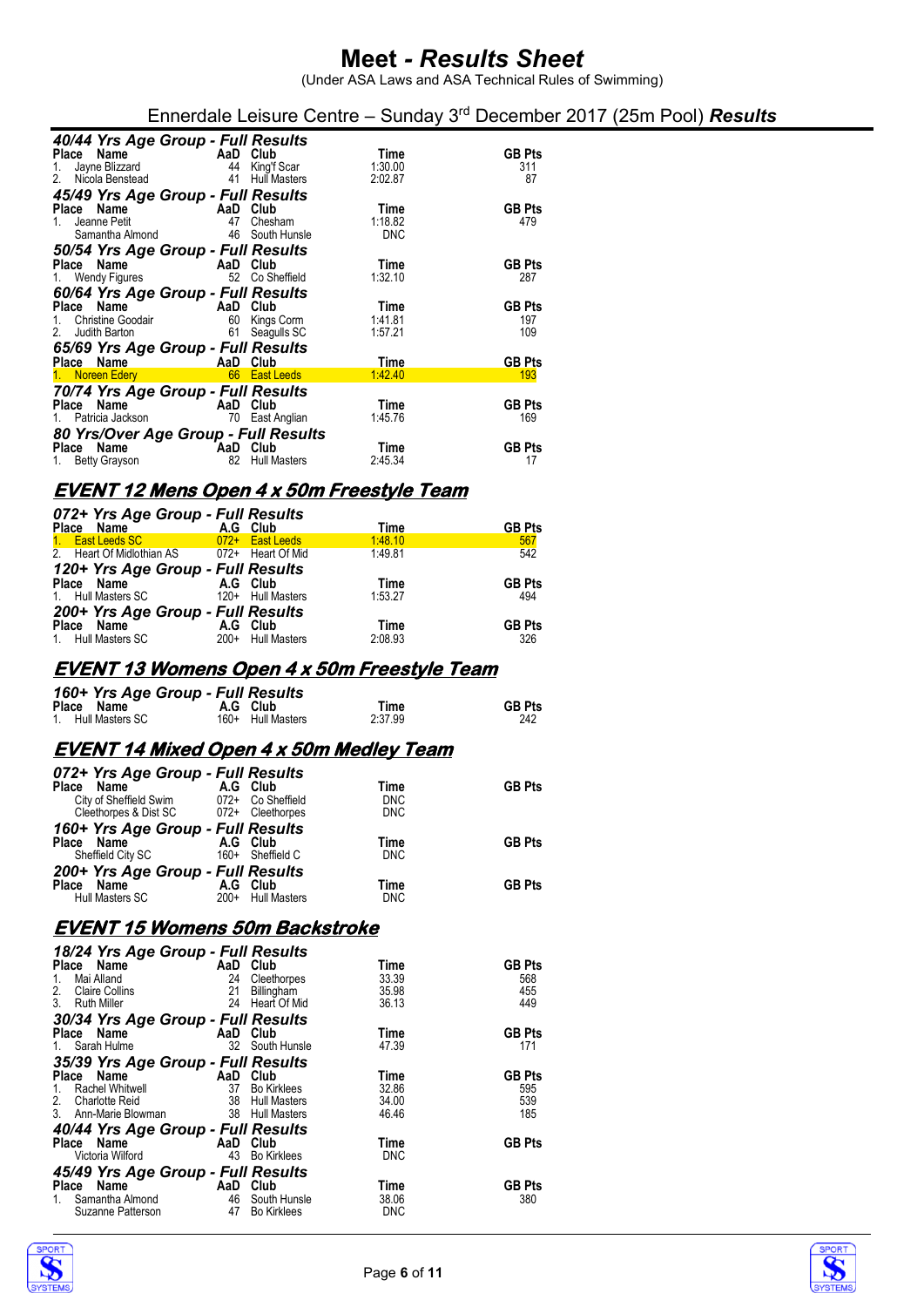|                                                                               |                                    |                     | Ennerdale Leisure Centre - Sunday 3 <sup>rd</sup> December 2017 (25m Pool) <b>Results</b> |  |
|-------------------------------------------------------------------------------|------------------------------------|---------------------|-------------------------------------------------------------------------------------------|--|
| 55/59 Yrs Age Group - Full Results<br>Place Name<br>1. Karen Brocklesby       | AaD Club<br>56 Bev Barracud        | Time<br>52.64       | <b>GB Pts</b><br>108                                                                      |  |
| 60/64 Yrs Age Group - Full Results<br>Place Name<br>1. Christine Goodair      | AaD Club<br>60 Kings Corm          | Time<br>45.94       | <b>GB Pts</b><br>193                                                                      |  |
| 65/69 Yrs Age Group - Full Results<br>Place Name<br><b>Example 2</b> AaD Club |                                    | Time                | <b>GB Pts</b>                                                                             |  |
| 1. Noreen Edery 66 East Leeds                                                 |                                    | 50.90               | <b>126</b>                                                                                |  |
| 70/74 Yrs Age Group - Full Results<br>Place Name<br>1. Patricia Jackson       | AaD Club<br>70 East Anglian        | Time<br>47.56       | <b>GB Pts</b><br>168                                                                      |  |
| 80 Yrs/Over Age Group - Full Results<br>Place Name<br>1. Betty Grayson        | AaD Club<br>82 Hull Masters        | Time<br>1:12.25     | <b>GB Pts</b><br>20                                                                       |  |
| <b>EVENT 16 Mens 50m Backstroke</b>                                           |                                    |                     |                                                                                           |  |
| 18/24 Yrs Age Group - Full Results                                            |                                    |                     |                                                                                           |  |
| Place Name                                                                    | AaD Club                           | Time                | <b>GB Pts</b>                                                                             |  |
| 1. John McDonald                                                              | 23 Heart Of Mid                    | 30.49               | 501                                                                                       |  |
| 2.<br>Thomas Day<br>3. Nicholas Gowland                                       | 18 Co Sheffield<br>21 Billingham   | 31.09<br>31.69      | 472<br>445                                                                                |  |
| 25/29 Yrs Age Group - Full Results                                            |                                    |                     |                                                                                           |  |
| Place Name                                                                    | AaD Club                           | Time                | <b>GB Pts</b>                                                                             |  |
| Andrew McCrone<br>1.                                                          | 25 Heart Of Mid                    | 33.64               | 368                                                                                       |  |
| 30/34 Yrs Age Group - Full Results                                            |                                    |                     |                                                                                           |  |
| Place Name                                                                    | AaD Club                           | Time                | <b>GB Pts</b>                                                                             |  |
| 1.<br>Simon Jenson                                                            | 30 Hull Masters                    | 35.59               | 304                                                                                       |  |
| 2. Wojtek Popielarz<br>lan Hansford                                           | 30 Hull Masters<br>30 Co Lincoln P | 37.30<br><b>DNC</b> | 257                                                                                       |  |
| 35/39 Yrs Age Group - Full Results                                            |                                    |                     |                                                                                           |  |
| Place Name                                                                    | AaD Club                           | Time                | <b>GB Pts</b>                                                                             |  |
| 1. David Staniforth                                                           | 37 Hull Masters                    | 34.20               | 348                                                                                       |  |
| 40/44 Yrs Age Group - Full Results                                            |                                    |                     |                                                                                           |  |
| Place Name                                                                    | AaD Club                           | Time                | <b>GB Pts</b>                                                                             |  |
| 1. Gavin Chambers                                                             | 40 Sheffield C                     | 40.02               | 196                                                                                       |  |
| 55/59 Yrs Age Group - Full Results                                            |                                    |                     |                                                                                           |  |
| Place Name<br>1. Paul Sheridan                                                | AaD Club<br>55 Sheffield C         | Time<br>37.49       | <b>GB Pts</b><br>252                                                                      |  |
| Martyn Fresher                                                                | 55 March                           | <b>DNC</b>          |                                                                                           |  |
| 80 Yrs/Over Age Group - Full Results                                          |                                    |                     |                                                                                           |  |
| Place Name                                                                    | <b>AaD</b> Club                    | Time                | <b>GB Pts</b>                                                                             |  |
| 1. Colin Sage                                                                 | 81 Hull Masters                    | 52.58               | 57                                                                                        |  |
| <u>EVENT 17 Mens/Womens 200m Freestyle</u>                                    |                                    |                     |                                                                                           |  |
| <b>MENS 18/24 Yrs Age Group - Full Results</b>                                |                                    |                     |                                                                                           |  |

| Place Name     |                                                          | $m$ and $m$ as $m$ and $m$ are $m$ in $m$                                                                                                                                                                                                                    | Time               | <b>GB Pts</b>        |
|----------------|----------------------------------------------------------|--------------------------------------------------------------------------------------------------------------------------------------------------------------------------------------------------------------------------------------------------------------|--------------------|----------------------|
|                |                                                          |                                                                                                                                                                                                                                                              | 2:16.84            | 461                  |
|                |                                                          | <b>MENS 25/29 Yrs Age Group - Full Results</b>                                                                                                                                                                                                               |                    |                      |
| Place Name     | <b>Ce Name</b><br>Andrea Meo <b>Andrea Meo</b> 27 York C |                                                                                                                                                                                                                                                              | Time               | <b>GB Pts</b>        |
|                |                                                          | 27 York City                                                                                                                                                                                                                                                 | <b>DNC</b>         |                      |
|                |                                                          | <b>MENS 30/34 Yrs Age Group - Full Results</b>                                                                                                                                                                                                               |                    |                      |
|                |                                                          | 1. Luke Osborn<br>1. Luke Osborn<br>2. Simon Jenson<br>3. Andrew Dobson<br>3. Andrew Dobson<br>3. Andrew Dobson<br>3. Andrew Elwick<br>7. Time<br>3. Cleethorpes<br>2. 22.043<br>2. Newcastle<br>2. 22.043<br>2. Newcastle<br>2. 22.5.92<br>2. Newcastle<br> |                    | <b>GB Pts</b>        |
|                |                                                          |                                                                                                                                                                                                                                                              |                    | 562                  |
|                |                                                          |                                                                                                                                                                                                                                                              |                    | 426                  |
|                |                                                          |                                                                                                                                                                                                                                                              |                    | 376                  |
|                |                                                          |                                                                                                                                                                                                                                                              |                    |                      |
|                |                                                          |                                                                                                                                                                                                                                                              |                    |                      |
|                |                                                          | <b>MENS 35/39 Yrs Age Group - Full Results</b>                                                                                                                                                                                                               |                    |                      |
|                |                                                          |                                                                                                                                                                                                                                                              |                    | <b>GB Pts</b>        |
|                |                                                          | <b>Place Name Capital AaD Club Club</b><br>1. Richard Royal 37 Hull Masters 2:35.07<br>2. Charles Wahab 35 W Lon Pengu 3:12.95                                                                                                                               |                    | 306<br>130           |
|                |                                                          |                                                                                                                                                                                                                                                              |                    |                      |
|                |                                                          | <b>MENS 40/44 Yrs Age Group - Full Results</b>                                                                                                                                                                                                               |                    |                      |
| Matthew Rudd   | Place Name AaD Club                                      | 44 Hull Masters                                                                                                                                                                                                                                              | Time<br>2:31.69    | <b>GB Pts</b><br>330 |
|                |                                                          |                                                                                                                                                                                                                                                              |                    |                      |
|                |                                                          | <b>MENS 45/49 Yrs Age Group - Full Results</b>                                                                                                                                                                                                               |                    |                      |
|                |                                                          |                                                                                                                                                                                                                                                              | Time<br>$2:06.03*$ | <b>GB Pts</b><br>588 |
|                |                                                          |                                                                                                                                                                                                                                                              | 2:27.26            | 365                  |
|                |                                                          |                                                                                                                                                                                                                                                              |                    |                      |
|                |                                                          |                                                                                                                                                                                                                                                              |                    |                      |
|                |                                                          | <b>MENS 50/54 Yrs Age Group - Full Results</b>                                                                                                                                                                                                               |                    |                      |
| Place Name     | AaD Club                                                 |                                                                                                                                                                                                                                                              | Time               | <b>GB Pts</b>        |
| 1. Andrew Carr |                                                          | <u>51 East Leeds 2:18.77</u>                                                                                                                                                                                                                                 |                    | 442                  |
|                |                                                          |                                                                                                                                                                                                                                                              |                    | 401<br>325           |
|                |                                                          | 2. Andrew Gristwood 53 Cleethorpes 2:23.04<br>3. Paul Thompson 50 Cleethorpes 2:32.48                                                                                                                                                                        |                    |                      |
|                |                                                          | <b>MENS 55/59 Yrs Age Group - Full Results</b>                                                                                                                                                                                                               |                    |                      |
|                |                                                          | <b>Place Name</b><br>1. Boyd Freeman <b>Camera Communist Communist Camer</b><br>55 Hull Masters                                                                                                                                                              | Time<br>2:19.17    | <b>GB Pts</b><br>438 |



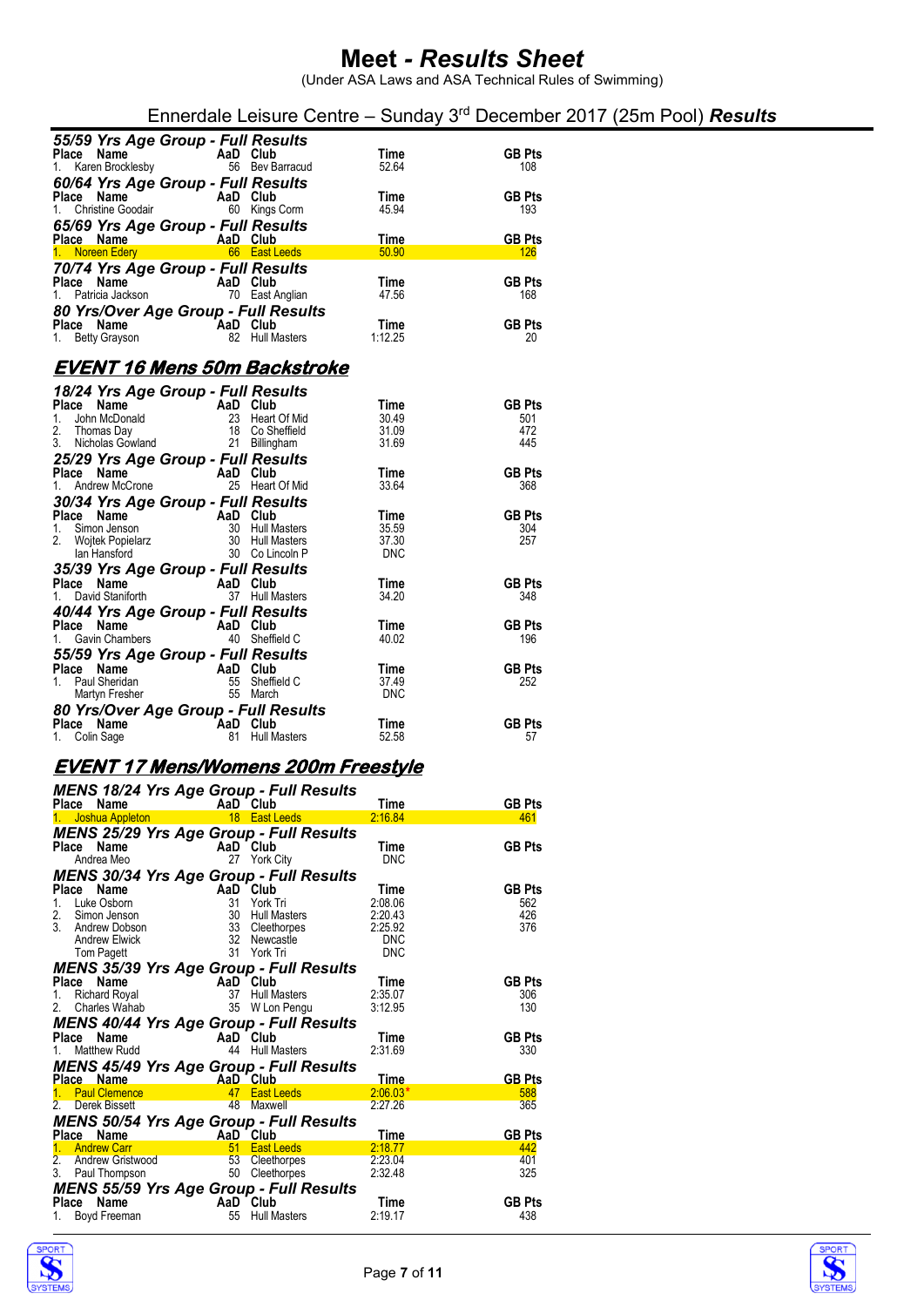(Under ASA Laws and ASA Technical Rules of Swimming)

| Ennerdale Leisure Centre - Sunday $3rd$ December 2017 (25m Pool) Results |  |
|--------------------------------------------------------------------------|--|
|--------------------------------------------------------------------------|--|

| 2. Mark Jones 57 Warrington M 2:27.79<br>Brenton Mayman 57 Pocklington 1970<br><b>PRESENTE: A 2000 PRESENTE:</b>                                                                                                                     |  | 361                  |
|--------------------------------------------------------------------------------------------------------------------------------------------------------------------------------------------------------------------------------------|--|----------------------|
|                                                                                                                                                                                                                                      |  |                      |
| <b>MENS 60/64 Yrs Age Group - Full Results<br/>Place Name AaD Club Time</b><br>1. Robert Woodcock 60 Wetherby 2:27.44                                                                                                                |  | <b>GB Pts</b>        |
|                                                                                                                                                                                                                                      |  | 364                  |
| WOMENS 18/24 Yrs Age Group - Full Results                                                                                                                                                                                            |  |                      |
| <b>Place Name 1. 2.1 1.2.1 Apple 1. 2.1 1.2.1 Apple 1. 2.1 Claire Collins 2.1 Apple 2.1 Apple 2.1 Apple 2.1 Apple 2.1 Apple 2.1 Apple 2.1 Apple 2.1 Apple 2.1 Apple 2.1 Apple 2.1 Apple 2.1 Apple 2.1 Apple 2.1 Apple 2.1 Apple </b> |  | <b>GB Pts</b>        |
|                                                                                                                                                                                                                                      |  | 638                  |
|                                                                                                                                                                                                                                      |  | 391                  |
| <b>WOMENS 25/29 Yrs Age Group - Full Results</b>                                                                                                                                                                                     |  |                      |
|                                                                                                                                                                                                                                      |  | <b>GB Pts</b><br>669 |
|                                                                                                                                                                                                                                      |  | 346                  |
| Place Name<br>1. Katie Walker-Stabeler<br>2. Leona Hinds<br>2. Leona Hinds<br>2. Elizabeth Sollars<br>2. Sheffield C. 2.46.53<br>2. Sheffield C. 2.49.45                                                                             |  | 326                  |
| <b>WOMENS 30/34 Yrs Age Group - Full Results</b>                                                                                                                                                                                     |  |                      |
| Place Name AaD Club Time<br>Sarah Hulme 32 South Hunsle DNC                                                                                                                                                                          |  | <b>GB Pts</b>        |
|                                                                                                                                                                                                                                      |  |                      |
| WOMENS 40/44 Yrs Age Group - Full Results                                                                                                                                                                                            |  |                      |
| Place Name<br>1. Jayne Blizzard<br>1. Jayne Blizzard<br>1. Jayne Blizzard<br>1. Jayne Blizzard<br>1. Jayne Blizzard<br>1. Jayne Blizzard<br>1. Jayne Blizzard<br>1. Subsetted 43 Bo Kirklees<br>1. DNC                               |  | <b>GB Pts</b>        |
|                                                                                                                                                                                                                                      |  | 386                  |
|                                                                                                                                                                                                                                      |  |                      |
| <b>WOMENS 45/49 Yrs Age Group - Full Results</b>                                                                                                                                                                                     |  | <b>GB Pts</b>        |
|                                                                                                                                                                                                                                      |  | 513.                 |
|                                                                                                                                                                                                                                      |  | 176                  |
| Place Name<br>1. Jeanne Petit 47 Chesham<br>2.27.09<br>2. Jacqueline Briggs 48 South Lincs 3:19.89<br>Suzanne Patterson 47 Bo Kirklees DNC                                                                                           |  |                      |
| <b>WOMENS 50/54 Yrs Age Group - Full Results</b>                                                                                                                                                                                     |  |                      |
| Place Name AaD Club<br>1. Kath Minghella<br>2. Wendy Figures 52 Co Sheffield<br>2. Wendy Figures 52 Co Sheffield<br>3.23.00                                                                                                          |  | <b>GB Pts</b>        |
|                                                                                                                                                                                                                                      |  | 364                  |
|                                                                                                                                                                                                                                      |  | 165                  |
| <b>WOMENS 60/64 Yrs Age Group - Full Results<br/>Place Name AaD Club Time<br/>1. Christine Gillard 61 Calv Bing 3:07.70</b>                                                                                                          |  | GB Pts $^{226}$      |
|                                                                                                                                                                                                                                      |  |                      |
|                                                                                                                                                                                                                                      |  |                      |
| <u>EVENT 18 Womens 100m Butterfly</u>                                                                                                                                                                                                |  |                      |
|                                                                                                                                                                                                                                      |  |                      |
| <b>25/29 Yrs Age Group - Full Results<br/> Place Name AaD Club Time<br/> 1. Katie Walker-Stabeler 28 Birmingham M 1:12.14</b>                                                                                                        |  |                      |
|                                                                                                                                                                                                                                      |  | <b>GB Pts</b>        |
|                                                                                                                                                                                                                                      |  | 526                  |
| <b>40/44 Yrs Age Group - Full Results<br/> Place Name AaD Club Time<br/> 1. Amber Ellis 44 Louth 1:16.66<br/> 70/74 Yrs Age Group - Full Results<br/> Place Name AaD Club Time<br/> 1. Patricia Jackson 70 East Anglian 1:51.98</b>  |  | <b>GB Pts</b>        |
|                                                                                                                                                                                                                                      |  | 437                  |
|                                                                                                                                                                                                                                      |  |                      |
|                                                                                                                                                                                                                                      |  | <b>GB Pts</b>        |
|                                                                                                                                                                                                                                      |  | 103                  |
|                                                                                                                                                                                                                                      |  |                      |

### **EVENT 19 Mens 100m Butterfly**

| 18/24 Yrs Age Group - Full Results |                                   |         |               |
|------------------------------------|-----------------------------------|---------|---------------|
| Place Name                         | AaD Club                          | Time    | <b>GB Pts</b> |
| Nicholas Gowland<br>1.             | 21<br>Billingham                  | 1:02.87 | 559           |
| 2.<br>John McDonald                | Heart Of Mid<br>23                | 1:03.50 | 543           |
| 3. Joshua Appleton                 | <b>East Leeds</b><br>$^{\circ}18$ | 1:10.05 | 402           |
| 40/44 Yrs Age Group - Full Results |                                   |         |               |
| Place Name                         | AaD Club                          | Time    | <b>GB Pts</b> |
| <b>Ben Shaw</b><br>$1 -$           | <b>East Leeds</b><br>41           | 1:07.34 | 455           |
| 50/54 Yrs Age Group - Full Results |                                   |         |               |
| Place Name                         | AaD Club                          | Time    | <b>GB Pts</b> |
| Andrew Gristwood<br>1.             | 53<br>Cleethorpes                 | 1:14.74 | 324           |
| 55/59 Yrs Age Group - Full Results |                                   |         |               |
| Place<br>Name                      | Club<br>AaD                       | Time    | <b>GB Pts</b> |
| Ewen Ferguson<br>1.                | 56<br><b>Hull Masters</b>         | 1:16.39 | 300           |
| 2. Guy Fawkes                      | 58<br>Billingham                  | 1:17.94 | 280           |
| 3.<br>Mark Jones                   | 57<br>Warrington M                | 1:24.88 | 203           |

### **EVENT 20 Womens 50m Breaststroke**

| 18/24 Yrs Age Group - Full Results                         |                          |                              |               |
|------------------------------------------------------------|--------------------------|------------------------------|---------------|
| <b>Place</b><br>Name                                       | AaD Club                 | Time                         | <b>GB Pts</b> |
| Mai Alland<br>$\mathbf{1}$ .                               | 24                       | 36.40<br>Cleethorpes         | 615           |
| 2.<br><b>Ruth Miller</b>                                   | 24                       | 37.14<br>Heart Of Mid        | 581           |
| 3.<br><b>Harriet Smith</b>                                 | 23                       | Co Sheffield<br>42.67        | 381           |
| 4.<br>Tania Pearson                                        | 23                       | Birmingham M<br>42.73        | 379           |
| <b>Claire Collins</b>                                      | Billingham<br>21         | <b>DNC</b>                   |               |
| 30/34 Yrs Age Group - Full Results                         |                          |                              |               |
| Place<br>Name                                              | AaD Club                 | Time                         | <b>GB Pts</b> |
| Beatrix Langara                                            | <b>Bo Kirklees</b><br>34 | <b>DNC</b>                   |               |
|                                                            |                          |                              |               |
|                                                            |                          |                              |               |
| 35/39 Yrs Age Group - Full Results<br>Name<br><b>Place</b> | Club<br>AaD              | Time                         | <b>GB Pts</b> |
| <b>Charlotte Reid</b>                                      | 38                       | 36.62<br><b>Hull Masters</b> | 605           |



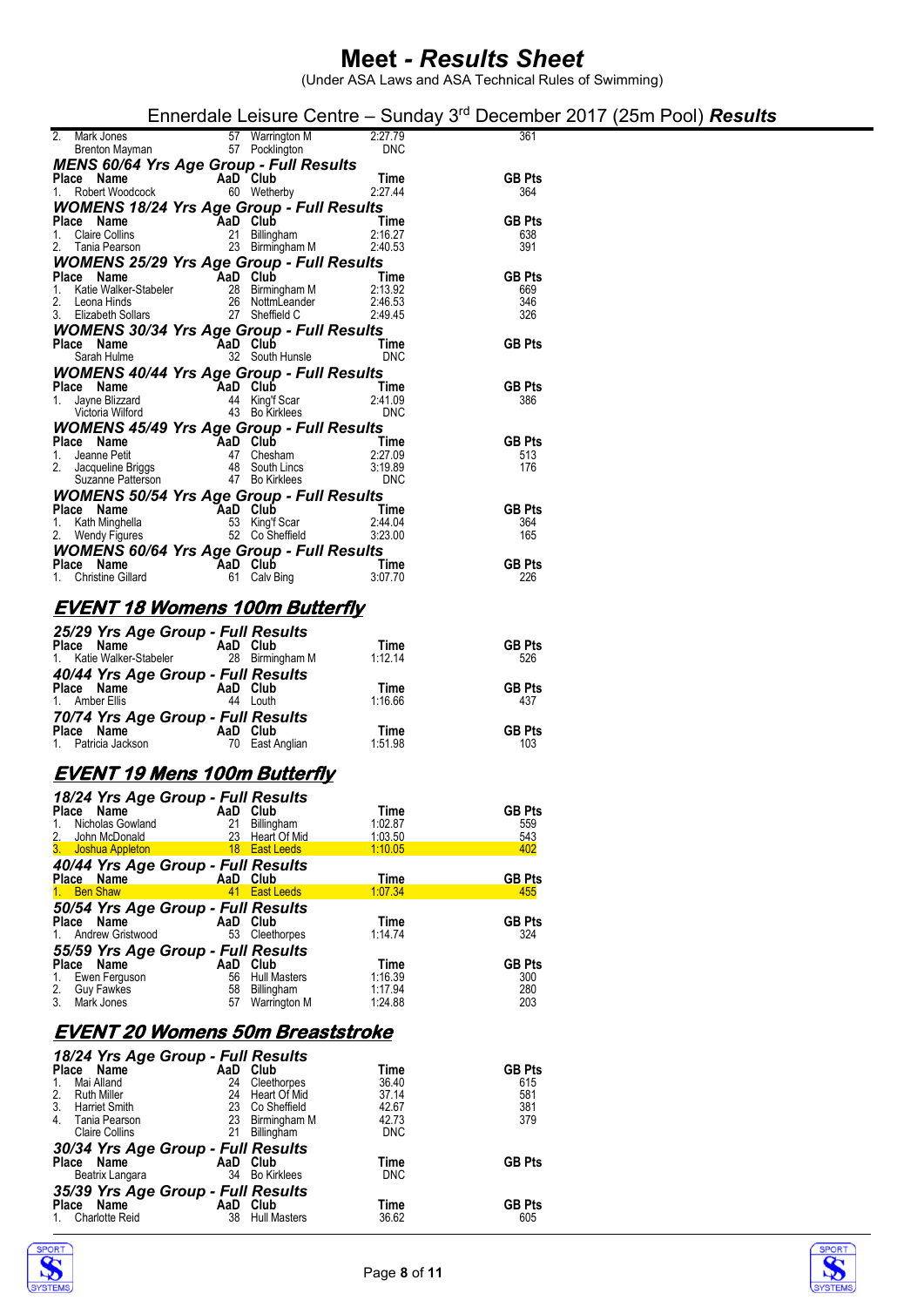|                                                                                 |                                    |                          | Ennerdale Leisure Centre – Sunday $3rd$ December 2017 (25m Pool) <b>Results</b> |
|---------------------------------------------------------------------------------|------------------------------------|--------------------------|---------------------------------------------------------------------------------|
| 37 Bo Kirklees<br>Rachel Whitwell<br>2.<br>37 Hull Masters<br>3. Vicky Hewick   |                                    | 37.16<br>45.09           | 581<br>316                                                                      |
| 40/44 Yrs Age Group - Full Results                                              |                                    |                          |                                                                                 |
| Place Name<br>AaD Club<br>Nicola Benstead<br>41 Hull Masters<br>1.              |                                    | Time<br>47.28            | <b>GB Pts</b><br>267                                                            |
| 45/49 Yrs Age Group - Full Results<br>Place Name<br>AaD Club                    |                                    | Time                     | <b>GB Pts</b>                                                                   |
| 1. Samantha Almond<br>46 Hull Masters<br>2. Tracey Neal                         | 46 South Hunsle                    | 39.89<br>1:05.07         | 471<br>68                                                                       |
| 50/54 Yrs Age Group - Full Results                                              |                                    |                          |                                                                                 |
| Place Name<br>AaD Club<br>52 Co Sheffield<br>1. Wendy Figures                   |                                    | Time<br>44.91            | <b>GB Pts</b><br>320                                                            |
| 60/64 Yrs Age Group - Full Results<br>Place Name<br>AaD Club                    |                                    | Time                     | <b>GB Pts</b>                                                                   |
| 1. Judith Barton<br>61 Seagulls SC                                              |                                    | 47.94                    | 254                                                                             |
| 60 Kings Corm<br>2. Christine Goodair<br>70/74 Yrs Age Group - Full Results     |                                    | 50.77                    | 204                                                                             |
| AaD Club<br>Place Name<br>1. Patricia Jackson<br>70 East Anglian                |                                    | Time<br>51.99            | <b>GB Pts</b><br>186                                                            |
|                                                                                 |                                    |                          |                                                                                 |
| EVENT 21 Mens 50m Breaststroke                                                  |                                    |                          |                                                                                 |
| 18/24 Yrs Age Group - Full Results<br>Place Name<br>AaD Club                    |                                    | Time                     | <b>GB Pts</b>                                                                   |
| 1. Thomas Day<br>18 Co Sheffield<br>25/29 Yrs Age Group - Full Results          |                                    | 34.61                    | 497                                                                             |
| Place Name<br>AaD Club                                                          |                                    | Time                     | <b>GB Pts</b>                                                                   |
| lan Sutherland<br>25 Heart Of Mid<br>1.<br>25 Heart Of Mid<br>2. Andrew McCrone |                                    | 33.85<br>36.25           | 531<br>431                                                                      |
| 35/39 Yrs Age Group - Full Results<br>Place Name<br>AaD Club                    |                                    | Time                     | <b>GB Pts</b>                                                                   |
| 39<br><b>Stewart Worthy</b><br>1.<br>38 Hull Masters<br>2. John Major           | <b>Bo Kirklees</b>                 | 34.38<br>34.80           | 507<br>489                                                                      |
| John Spouncer<br>38 Louth<br>Jonathan Gant                                      | 38 South Axholm                    | <b>DNC</b><br><b>DNC</b> |                                                                                 |
| 40/44 Yrs Age Group - Full Results                                              |                                    |                          |                                                                                 |
| AaD Club<br>Place Name<br>1. Ben Shaw<br>41 East Leeds                          |                                    | Time<br>35.69            | <b>GB Pts</b><br>453                                                            |
| 40 Sheffield C<br>2. Gavin Chambers<br>45/49 Yrs Age Group - Full Results       |                                    | 41.87                    | 265                                                                             |
| Place Name<br>AaD Club                                                          |                                    | Time                     | <b>GB Pts</b>                                                                   |
| Derek Bissett<br>48 Maxwell<br>1.<br>55/59 Yrs Age Group - Full Results         |                                    | 41.90                    | 264                                                                             |
| AaD Club<br>Place Name<br>55 March<br>Martyn Fresher                            |                                    | Time<br><b>DNC</b>       | <b>GB Pts</b>                                                                   |
| 60/64 Yrs Age Group - Full Results                                              |                                    |                          |                                                                                 |
| Place Name<br>AaD Club<br>1. Peter Garland<br>63 Hull Masters                   |                                    | Time<br>40.67            | <b>GB Pts</b><br>294                                                            |
| 70/74 Yrs Age Group - Full Results<br>Place Name<br>AaD Club                    |                                    | Time                     | <b>GB Pts</b>                                                                   |
| George Jackson<br>72 East Anglian<br>1.                                         |                                    | 50.84                    | 121                                                                             |
| 80 Yrs/Over Age Group - Full Results<br>Place Name<br>AaD Club                  |                                    | Time                     | <b>GB Pts</b>                                                                   |
| 1. Colin Sage<br>81 Hull Masters                                                |                                    | 50.30                    | 127                                                                             |
| EVENT 22 Womens 100m Freestyle                                                  |                                    |                          |                                                                                 |
| 18/24 Yrs Age Group - Full Results<br>Place Name<br>AaD Club                    |                                    | Time                     | <b>GB Pts</b>                                                                   |
| 23 Co Sheffield<br>1. Harriet Smith                                             |                                    | 1:09.96                  | 462                                                                             |
| 2.<br>Tania Pearson<br>3. Anna Epler-Snow<br>24 Hull Masters                    | 23 Birmingham M                    | 1:14.12<br>1:15.99       | 385<br>355                                                                      |
| 25/29 Yrs Age Group - Full Results<br>Place Name<br>AaD Club                    |                                    | Time                     | <b>GB Pts</b>                                                                   |
| Katie Walker-Stabeler<br>1.<br>2. Leona Hinds                                   | 28 Birmingham M<br>26 NottmLeander | 1:01.60<br>1:15.38       | 668<br>364                                                                      |
| 30/34 Yrs Age Group - Full Results                                              |                                    |                          |                                                                                 |
| Place Name<br>AaD Club<br>Sarah Hulme                                           | 32 South Hunsle                    | Time<br>1:19.99          | <b>GB Pts</b><br>297                                                            |
| 35/39 Yrs Age Group - Full Results<br>AaD Club                                  |                                    |                          | <b>GB Pts</b>                                                                   |
| Place Name<br>Emma Wills<br>38 York City<br>1.                                  |                                    | Time<br>1:02.48          | 642                                                                             |
| 40/44 Yrs Age Group - Full Results<br>Place Name<br>AaD Club                    |                                    | Time                     | <b>GB Pts</b>                                                                   |
| Claire Jackson<br>41 Cleethorpes<br>1.<br>2.<br>Jayne Blizzard<br>44            | King'f Scar                        | 1:13.64<br>1:14.17       | 393<br>384                                                                      |
| 43 Bo Kirklees<br>Victoria Wilford                                              |                                    | <b>DNC</b>               |                                                                                 |
| 45/49 Yrs Age Group - Full Results<br><b>Place</b><br>Name<br>AaD Club          |                                    | Time                     | <b>GB Pts</b>                                                                   |



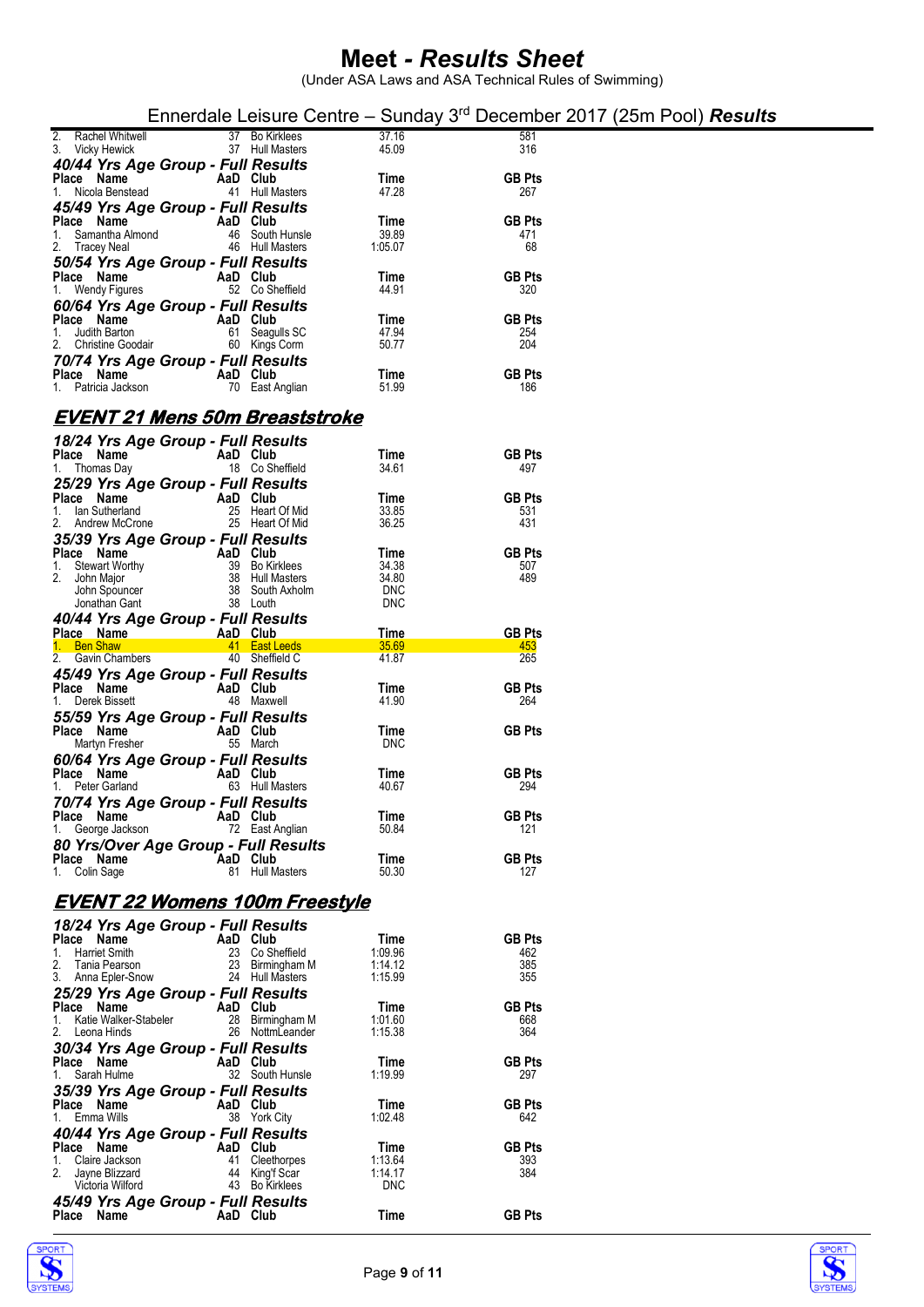|                                                                   |          |                                       |                          |                      | Ennerdale Leisure Centre – Sunday $3rd$ December 2017 (25m Pool) <b>Results</b> |  |
|-------------------------------------------------------------------|----------|---------------------------------------|--------------------------|----------------------|---------------------------------------------------------------------------------|--|
| Jacqueline Briggs<br>1.                                           |          | 48 South Lincs                        | 1.31.17                  | 182                  |                                                                                 |  |
| 2.<br>Tracy Meyerhoff<br>Suzanne Patterson                        | 47       | 49 Hull Masters<br><b>Bo Kirklees</b> | 1:46.06<br><b>DNC</b>    | 94                   |                                                                                 |  |
| 50/54 Yrs Age Group - Full Results                                |          |                                       |                          |                      |                                                                                 |  |
| Place Name<br>1. Kath Minghella                                   | AaD Club | 53 King'f Scar                        | Time<br>1:14.72          | <b>GB Pts</b><br>375 |                                                                                 |  |
| 55/59 Yrs Age Group - Full Results                                |          |                                       |                          |                      |                                                                                 |  |
| Place Name                                                        | AaD Club |                                       | Time                     | <b>GB Pts</b>        |                                                                                 |  |
| Karen Brocklesby<br>1.<br>2.<br>James James                       |          | 56 Bev Barracud<br>57 Sheffield C     | 1:29.70<br>1:32.99       | 194<br>168           |                                                                                 |  |
| 60/64 Yrs Age Group - Full Results                                |          |                                       |                          |                      |                                                                                 |  |
| Place Name<br>1. Suzanne Clarkson                                 | AaD Club | 62 Hull Masters                       | Time<br>2:01.86          | <b>GB Pts</b><br>47  |                                                                                 |  |
|                                                                   |          |                                       |                          |                      |                                                                                 |  |
| EVENT 23 Mens 100m Freestyle                                      |          |                                       |                          |                      |                                                                                 |  |
| 18/24 Yrs Age Group - Full Results                                | AaD Club |                                       | Time                     | <b>GB Pts</b>        |                                                                                 |  |
| Place Name<br>John McDonald<br>1.                                 | 23       | Heart Of Mid                          | 58.82                    | 541                  |                                                                                 |  |
| Nicholas Gowland                                                  | 21       | <b>Billingham</b>                     | 1:01.25                  | 480                  |                                                                                 |  |
| 25/29 Yrs Age Group - Full Results<br>Place Name                  | AaD Club |                                       | Time                     | <b>GB Pts</b>        |                                                                                 |  |
| Andrew McCrone<br>1.                                              | 25       | Heart Of Mid                          | 58.89                    | 539                  |                                                                                 |  |
| 2. Gareth Thomas<br>Andrea Meo                                    |          | 25 Heart Of Mid<br>27 York City       | 1:05.18<br><b>DNC</b>    | 395                  |                                                                                 |  |
| 30/34 Yrs Age Group - Full Results                                |          |                                       |                          |                      |                                                                                 |  |
| Place Name<br>Luke Osborn<br>1.                                   | AaD Club | 31 York Tri                           | Time<br>58.90            | <b>GB Pts</b><br>539 |                                                                                 |  |
| 2.<br>Simon Jenson                                                | 30       | Hull Masters                          | 1:02.80                  | 444                  |                                                                                 |  |
| Andrew Dobson<br>3.<br><b>Wojtek Popielarz</b><br>4.              | 33       | Cleethorpes<br>30 Hull Masters        | 1:03.65<br>1:07.55       | 426<br>351           |                                                                                 |  |
| <b>Andrew Elwick</b>                                              |          | 32 Newcastle                          | <b>DNC</b><br><b>DNC</b> |                      |                                                                                 |  |
| lan Hansford<br>Tom Pagett                                        | 30       | Co Lincoln P<br>31 York Tri           | <b>DNC</b>               |                      |                                                                                 |  |
| 35/39 Yrs Age Group - Full Results                                |          |                                       |                          |                      |                                                                                 |  |
| Place Name<br>1. Richard Royal                                    | AaD Club | 37 Hull Masters                       | Time<br>1:07.34          | <b>GB Pts</b><br>355 |                                                                                 |  |
| 2. Charles Wahab                                                  |          | 35 W Lon Pengu                        | 1:26.67                  | 136                  |                                                                                 |  |
| 40/44 Yrs Age Group - Full Results<br>Place Name                  | AaD Club |                                       | Time                     | <b>GB Pts</b>        |                                                                                 |  |
| Matthew Ward<br>1.                                                |          | 42 Wetherby                           | 1:11.32                  | 291                  |                                                                                 |  |
| 45/49 Yrs Age Group - Full Results<br>Place Name                  | AaD Club |                                       | Time                     | <b>GB Pts</b>        |                                                                                 |  |
| 1. Paul Clemence                                                  | 47       | <b>East Leeds</b>                     | 55.41                    | 641                  |                                                                                 |  |
| 2.<br>Martin Foster<br>3.<br>Derek Bissett                        | 45<br>48 | Gainsborough<br>Maxwell               | 1:03.17<br>1.06.92       | 436<br>362           |                                                                                 |  |
| 50/54 Yrs Age Group - Full Results                                |          |                                       |                          |                      |                                                                                 |  |
| Place Name<br>Jonathan Saunders<br>1.                             | AaD Club | 51 Co Sheffield                       | Time<br>1:02.84          | <b>GB Pts</b><br>443 |                                                                                 |  |
| 2.<br>Andrew Gristwood                                            |          | 53 Cleethorpes                        | 1.05.44                  | 390                  |                                                                                 |  |
| 3. Paul Thompson                                                  |          | 50 Cleethorpes                        | 1.11.79                  | 284                  |                                                                                 |  |
| 55/59 Yrs Age Group - Full Results<br>Place Name                  | AaD Club |                                       | Time                     | <b>GB Pts</b>        |                                                                                 |  |
| 1. Mark Jones                                                     |          | 57 Warrington M<br>55 March           | 1:10.80<br><b>DNC</b>    | 299                  |                                                                                 |  |
| Martyn Fresher<br>Brenton Mayman                                  | 57       | Pocklington                           | <b>DNC</b>               |                      |                                                                                 |  |
| Boyd Freeman                                                      |          | 55 Hull Masters                       | <b>DNC</b>               |                      |                                                                                 |  |
| 60/64 Yrs Age Group - Full Results<br>Place Name                  | AaD Club |                                       | Time                     | <b>GB Pts</b>        |                                                                                 |  |
| 1. Cleveland Meyerhoff                                            |          | 60 Hull Masters                       | 1:22.46                  | 167                  |                                                                                 |  |
| 70/74 Yrs Age Group - Full Results<br>Place Name                  | AaD Club |                                       | Time                     | <b>GB Pts</b>        |                                                                                 |  |
| 1. Michael Fulford                                                |          | 71 East Leeds                         | 1:50.89                  | 40                   |                                                                                 |  |
| 80 Yrs/Over Age Group - Full Results<br>Place Name                | AaD Club |                                       | Time                     | <b>GB Pts</b>        |                                                                                 |  |
| 1. Colin Sage                                                     |          | 81 Hull Masters                       | 1.39.94                  | 70                   |                                                                                 |  |
| EVENT 24 Mens/Womens 200m IM                                      |          |                                       |                          |                      |                                                                                 |  |
| <b>MENS 18/24 Yrs Age Group - Full Results</b>                    |          |                                       |                          |                      |                                                                                 |  |
| Place Name                                                        |          | AaD Club                              | Time                     | <b>GB Pts</b>        |                                                                                 |  |
| Joshua Appleton<br><b>MENS 30/34 Yrs Age Group - Full Results</b> |          | 18 East Leeds                         | DQ T 4L                  |                      |                                                                                 |  |
| Place Name                                                        |          | AaD Club                              | Time                     | <b>GB Pts</b>        |                                                                                 |  |
| 1. Luke Osborn                                                    |          | 31 York Tri                           | 2:26.31                  | 518                  |                                                                                 |  |
| <b>MENS 35/39 Yrs Age Group - Full Results</b><br>Place Name      | AaD Club |                                       | Time                     | <b>GB Pts</b>        |                                                                                 |  |
| 1. Stewart Worthy                                                 |          | 39 Bo Kirklees                        | 2:29.73                  | 484                  |                                                                                 |  |
| <b>MENS 40/44 Yrs Age Group - Full Results</b><br>Place Name      | AaD Club |                                       | Time                     | <b>GB Pts</b>        |                                                                                 |  |